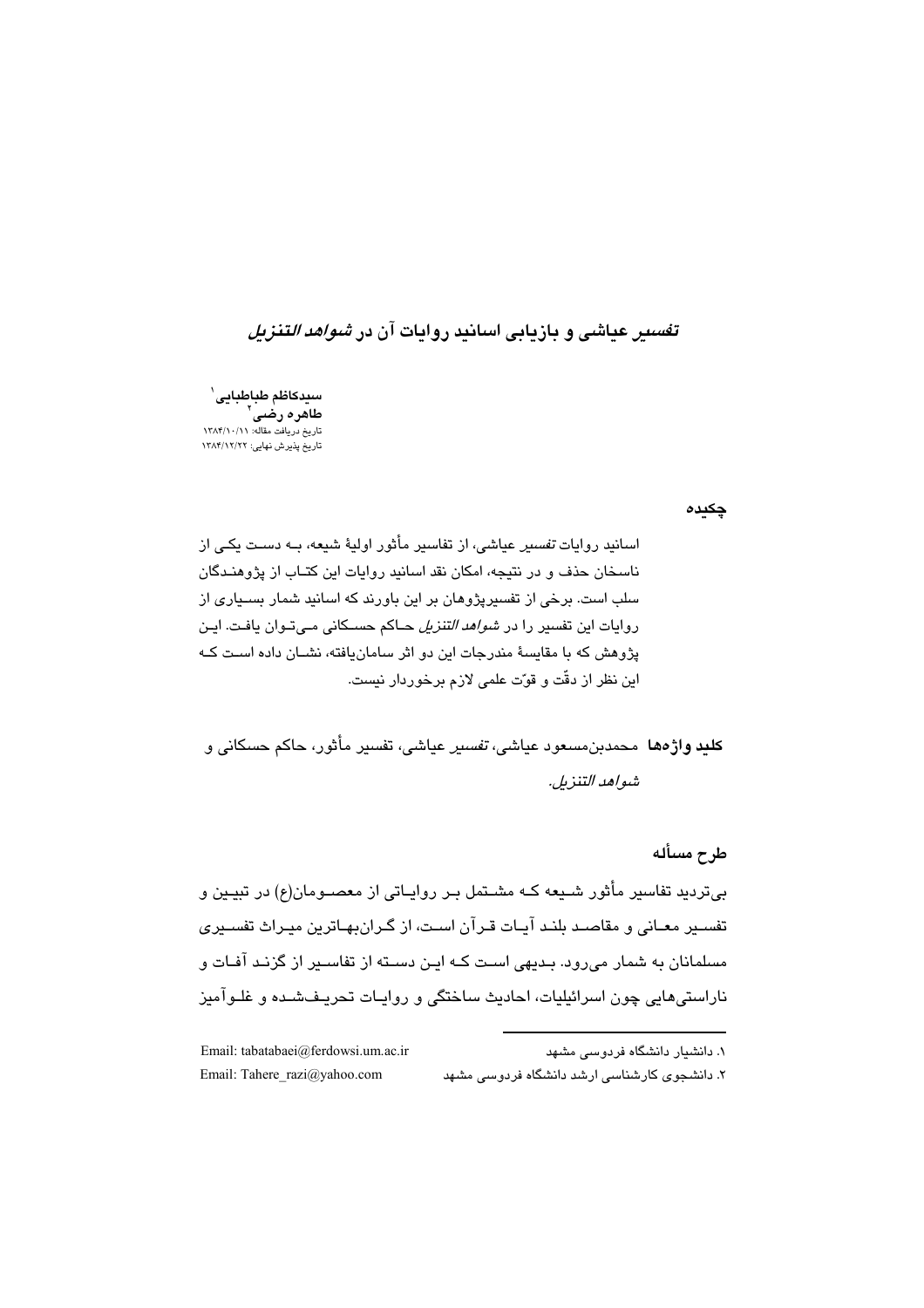مصون نمانده است.' از این رو، برای حصول اطمینان نسبی از صدور این روایـتهـا از معصوم (ع)، نقد و بررسی و پالایش آنها ضروری مینماید. برای رسـیدن بــه ایــن هدف، نقد بیرونی (بررسی اسانید) و نقد درونی<sup>۲</sup> (بررسی متن) روایات به عنـوان یـک سنت علمی از سدههای پیشین در میان حدیثشناسان معمول و متـداول بـوده اسـت. با این حال، در بخشی از تفاسیر مأثور به سبب حذف اسانیه، نقد بیرونی امکـانِیـذیر نیست.<sup>۳</sup> ت*فسیر* عیاشی که یکی از تفاسیر مأثور کهن شیعه است ـ به دلیلی کـه شــرح آن در سطور آینده خواهد آمد ۱ـ با چنین نقصی همراه است. با آن که فیالجمله معلوم است که در حذف اسانید روایات این تفسیر هدف سوئی در میان نبوده، ولی ایـن کـار تا حدودی از اعتبار و ارزش روایات آن کاسته و از این رو، راه بخشی از بررسـیهـا پر پژوهندگان بسته است.

پاری، در دهههای اخیر در میان قرآنپژوهان و دانشآموختگان علوم قرآنبی این باور پدید آمده است که اسانید محذوف بخش چشمگیری از روایات *تفسیر* عیاشـ*ی* را می توان با مراجعه به *شواهد التنزیل* حاکم حسکانی بازیابی کرد.

این پاور در ذهن و اندیشهٔ نگارندگان چنان قوّت گرفتیه سود کیه در آغیاز گمیان می بردند مقارنه میان *تفسیر* عیاشی و *شواهد التنزیل* و بازسازی اسانید حـدیثهـای تفسیر عیاشی میتواند با مراجعه به *شواهد التنزیل،* موضوع پژوهش یک پایـانiامـه کارشناسی ارشد باشد، امّا پس از بررسی و مطالعات اولیه نگارندگان مقاله حاضر به این نتیجه رسیدهاند که در درستی این باور، تردیدی سخت میتوان روا داشت.

١. براي آگاهي از آفاتي كه گريبانگير تفسير مأثور شده است نكــ : ذهبي، *التفسير و المفسرون،* ١٥۶/١ به بعد و معرفت، *التفسير و المفسرون،* ٢٩/٢ به بعد.

۲۔ نقد و ارزیابی حدیث با دو روش صورت می،گیرد: یکی نقد خــارجی کــه عبــارت از بررســی ســند از حیث اتصال و انقطاع و بررسی احوال راویان و جرح و تعدیل آنـان اسـت و دیگـری، نقـد داخلـی کـه پرداختن به متن حدیث است. در این روش متن حدیث را با موازین عقلی، کتـاب خـدا، سـنت قطعـی و واقعيات مسلم تاريخي مي سنجند. به نظر مي رسد اصطلاح "نقد خارجي" و "نقد داخلي" را نخستين بار احمد امین در مورد ارزیابی حدیث به کار برده باشـد (نکــ : ضـ*ـحی الاســلام، ١*٣٠/٢ و فجرالاســلام،  $YY - \Lambda YY$ 

۳. برای آگاهی از اسباب حذف اسانید نک: ذهبی، *التفسیر و المفسرون،* ۲۰۱/۱ و معرفت، ۳۱/۲.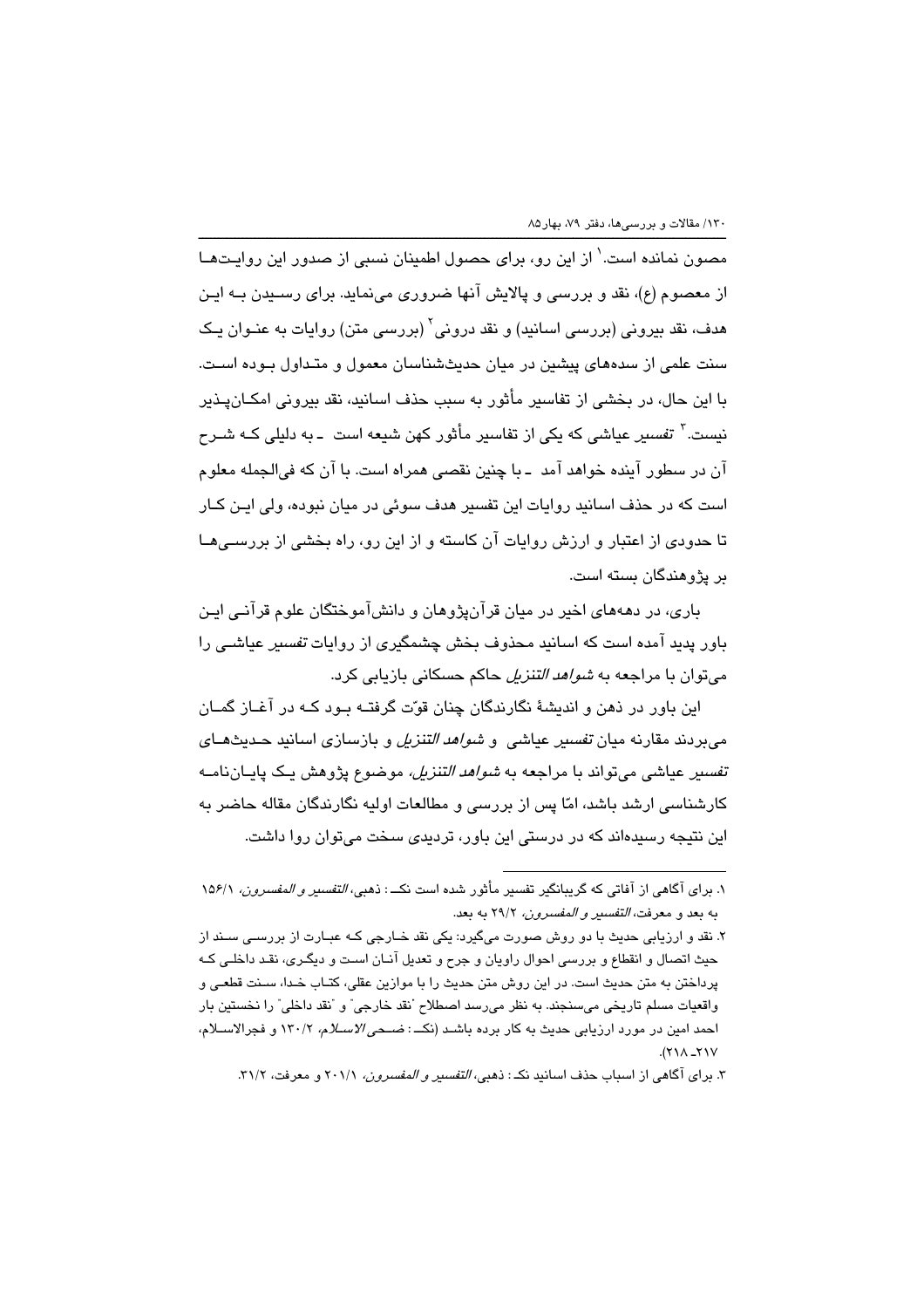١. در بارهٔ عباشی

ابوالنضـــر محمـــدبن،مســـعودبن،محمـــدبنءيـــاش سـُــلمے،ســـمرقندی معـــروف بـــه عیاشی (نکـ : نجاشـی، ۳۵۰ و طوسـی، فهرسـت، ۳۱۷) از مـردم سـمرقند و بـه قـولی از بنيتميم` و از فقيهـان شــيعهٔ اماميــه بـود كــه در غـزارت علــم يگانــه دوران خــود به شمار مـی(فت و کتـابهـایش در نـواحی خراسـان اهمیتـی بسـیار داشـته اسـت (نکـ : ابن ندیم، ۲۴۴). وی از عالمان سدهٔ سوم و اوایل سدهٔ چهارم هجـری و از طبقـهٔ محمدبن يعقوب كليني (د. ٣٢٩ هـ) و يكي از مشايخ ابوعمرومحمدبنعمـربنعبـدالعزيز كَشّي صاحب كتاب *معـرفـــة النــاقلين عـن <sup>ا</sup>لأئمـة الصــادقين* بــوده (نكـــ : صــدر، ٣٢٢: آقايزرگ تهراني، *الذريعة، ٢٩٥/٢*؛ همو، *طبقات اعلام الشبعه*، ٣٠٥ و قصبي، ٣٩٠/٢٩١/٢) و کشّی در کتاب خـود فراوان از او روایت کرده اسـت. از پیاب نمونیه طبـق گزیـدهای کــه طوســی از کتــاب پــیشگفتــهٔ کشّــی در دســترس مــا نهــاده، وی در ۲۶۱ مــورد، اطلاعات رجالشناختی خود را از عیاشی روایت کـرده اسـت (نکــ : طوسـی، *ا*ختیـ*ار* معرفة الرحال، ٢٧٢-٢٧٣).

عياشي نخست بر مذهب اهل سنّت بود. او حديث عامّه را شنيد و ذهـن خـود را از آن گـرانبــار ســاخت، امــا از همــان اوان جــوانی بصــيرت يافـت، بــه تشــيع گراييــد (نکـ : نجاشی، همانجا و طوسی، *فهرست*، ۳۱۷) و در زمـرهٔ عالمـان و فقیهـان شـیعه درآمد. به گونهای که، عالمان پس از او همگی بر منزلت والا و وســعت فضـل و دانـش او اتفاق كرياهاند. نجاشي وي را "ثقه"، "صدوق" و "عينٌ من عبون هذه الطائف»" خوانيده (نکه: رجال، ۳۵۰ و ابن داود، ۳۳۵) و شیخ طوسی بر جلالت قدر و آگـاهی گسـتردهٔ وی بر اخبار و بصیرت و اطلاع او در باب روایات گـواهی داده اسـت (نکـــ *: فهرسـت*، ٣١٧). ابنشهرآشوب نیز او را "در علم، برترین مردم مشرق<sup>"۲</sup> دانسـته اسـت. در عـین حال همان دانشمندان دربارهٔ او گفتهاند: از ضعفا بسیار روایت میکرد (نکـ : نجاشــی، همانجا؛ طوسی، فهرست، ۳۱۷ و این داود، ۳۳۵).

۱. بدیهی است سمرقندی،بودن با عرب تمیمی یا سُلُمی،بودن ناسازگاری ندارد، چه مقصود این است کـه او عربتبار اما زاده یا ساکن سمرقند بوده است (نک: استادی، "تفسیر عیاشی و مؤلف آن"، ۴). ٢. «ابوالنضر افضل اهل الشرق علما» (٧٨).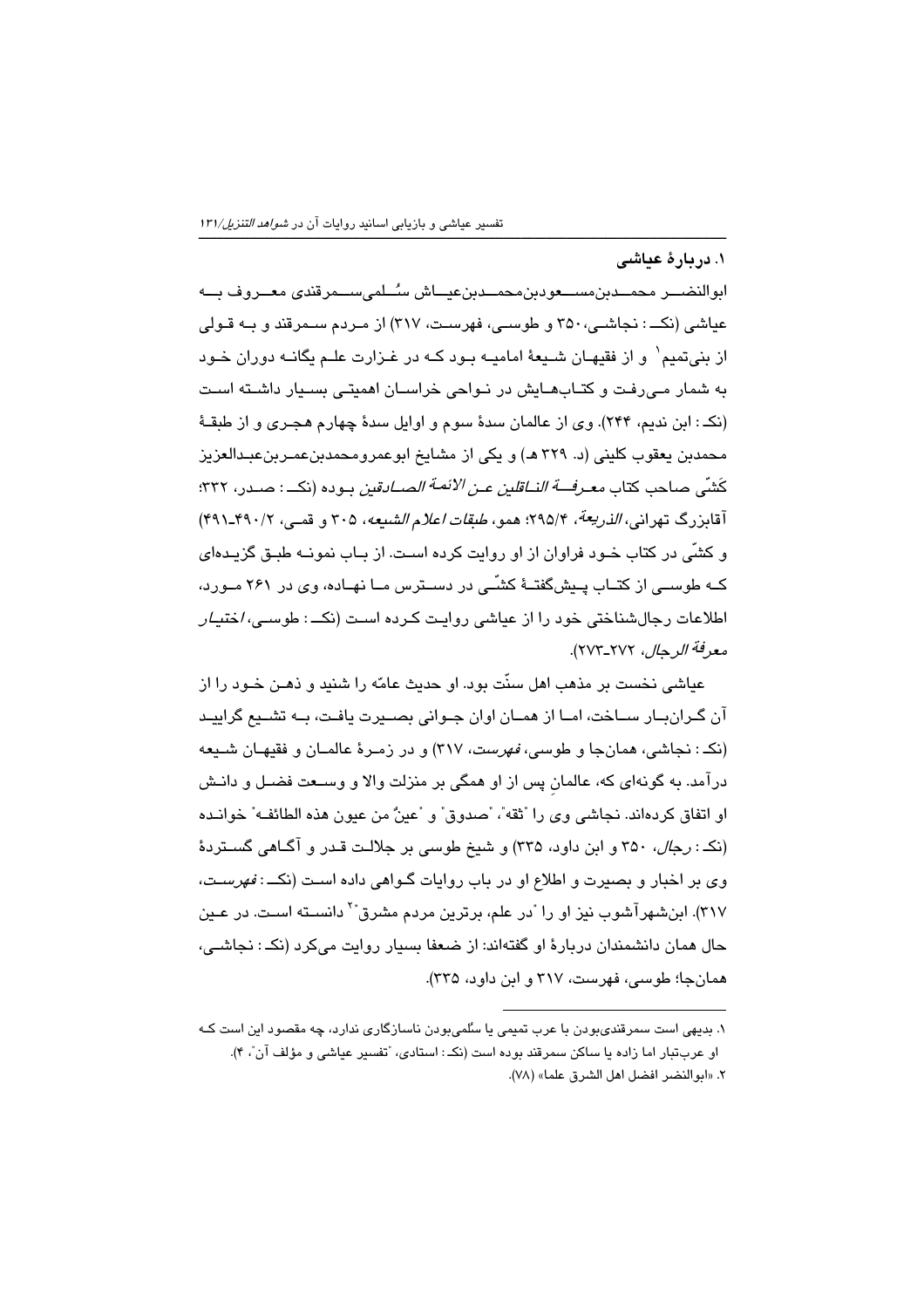وي از اصحاب علي بن حسن بن حسن بن فضال و عبدالله بن محمّدبن خالـد طيالســي و نيز از جماعتي از مشايخ كوفه، بغداد و قـم حـديث شـنيد (نكـــ : نجاشــي، همــانجــا و طوسی، همان جا). از بررسی اسانید روایات او به نام بیش از ۴۰ تـن از مشـایخ وی میتوان دست یافت که از این میان تنها شرح حال ۲۴ تن، هر چند به اختصار، در کتب رجال به چشم میخورد (نکـ : استادی، ۷ـ۷). او که در بسیاری از علوم سرآمد مـردم زمانهٔ خود بود، در آموختن و نشر آن نیز تلاشی وافر داشت. به طوری که، در شـرح حال او نوشتهاند: در منزل خود مجلسی برای عوام و مجلسـی بـرای خـواص برقـرار می،ساخت و خانهاش همچون مسجد همواره مملو از دانش،پژوهان بود. برخی از آنــان از نوشتهها نسخه برمی،داشتند، برخی مقابله میکردند، برخـی مـیخواندنـد و برخـی شرح میفوشتند. او میراث پدرش را نیز که بالغ بر سیصد هزار دینار بود در ایـن راه صرف کرد (نک: نجاشی، همانجا و قمی، ۴۹۰/۲).

تعداد مصنّفات وی را بیش از ۲۰۰ کتاب در فنون مختلف از جمله تفسـیر، حـدیث، فقـه، تــاريخ، نجــوم، طــب و ســيره دانســتهانـد. ابــن نــديم از قــول شخصــي بــه نــام جُنيدبن،حمدبنِ نعيم مکنّي به ابواحمد، تصنيفات او را يکيک نامبرده است. بنا به گفتـهٔ جنید مذکور مجموع آثار عیاشی ۲۰۸ کتاب بوده است. در صـدر سـیاههٔ آثـار او کـه ابننديم ثبت كرده، نام همين تفسير مورد بحث نيز بـه چشــم مــىخـورد. همچنــين در فهرست آثار او کتابهایی دیده می شود که وی به روایت از اهل سنّت تصـنیف کـرده است مانند: سیرهایی بکر، سیره عمر، سـیره عثمـان، سـیره معاویـه، معیـار الاخبـار و الموضــح (نكـــ : ابـن نـديم، ٢۴۴ــ٢۴۶؛ قـس: نجاشـي، همــانجــا و طوســي، *فهرسـت،*  $(55 - 5)$ 

در منابع کهن همچــون *فهرســت* ابــن نــدیم، *رجــال* نجاشــی و *فهرسـت* طوســی از تاریخ ولادت و وفات عباشی ذکری به مبان نبامده است، امبا کشبی از نامیه نوشیتن فضلبنشاذان به عياشي خبر داده است (نکـ : طوس*ي، اختيار معرفـهٔ الرجـال*، بنـدهاي ٢۶٢، ٣٨٠، ٤٩٦ و ٧١١) و چون مي دانيم فضلبن شاذان در ٢۶٠هـ.ق از دنيا رفته است (نکـ : زرکلی، ۱۴۹/۵)، میتوان تاریخ تولد عیاشی را حدود سال ۲۴۰ هـ. ق حـدس زد (نک : استادی، ۵). همچنین باید افـزود کـه در منــابع متــأخر و معاصــر، تــاریخ وفــات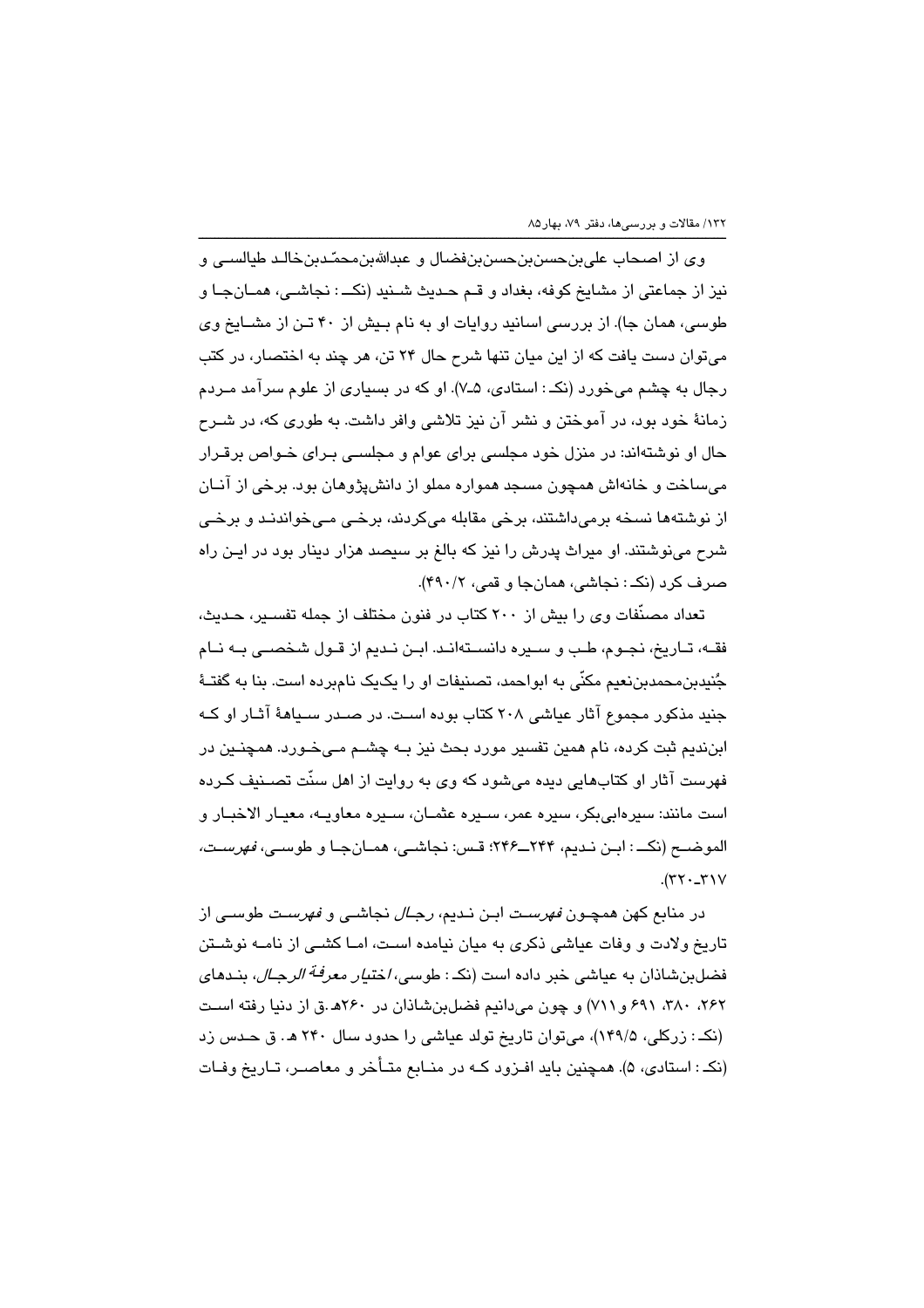وى سال ٣٢٠ هـ. ق (نكـ : معرفت، التفسير و المفسـرون، ٣٢٢/٢: قـس: زركلـى، ٩٥/٧) ذکر شدہ است.`

عیاشــی شــاگردان بســیاری هــم داشــته کــه نامــدارترین آنهــا یکــی پســرش حعفر بن محمّدبن مسبعو د و ِ دیگر ی ابو عمر و کشبی است.<sup>۲</sup>

۲. در پارهٔ تقسیر عباشی ٔ *کتاب التفسین*ٌ <sup>۲</sup> اثر عیاشی،سرقندی طبق دستهبندی یکـی از تفســیرپژوهان معاصــر یکی از "تفاسیر روایی اصلی مستقل"<sup>؛</sup> در قرن چهارم *ه*جری است که هماکنون بخشی از آن در دو مجلّد در دسـترس ماسـت. ایـن بخـش مشـتمل بـر حـدود ۲۶۹۳ روایـت (نکه : بابایی، ۳۲۸/۱) در تفسیر و بیان معانی آیات قرآن از سوره حمد تا پایان سوره كهف است. البته همهٔ روایات مندرج در این كتاب، تفسیر به معنای دقیـق كلمــه نیســت، بلکه بسیاری از آن روایتها درباره مسائل و موضوعاتی از قبیل فضیلت قرآن، تـرک روایت مخالف قرآن، اشخاص و اموری که قرآن دربارهٔ آنان نازل شده، علـم ائمــه(ع) به تأویل قرآن، نکوهش تفسیر به رأی و کراهت جـدل در قـرآن اسـت (نکــ : عیاشـی، ٢/١٨ـ١٨). از ٢٨ روايت مندرج در تفسير سورهٔ حمد نيز تنها ٩ روايت در بيان معنى و مصداق کلمات و جملههایی از آن سـوره و بقیـه در حکـم مقدمـهای بـرای تفسـیر آن

۲. برای آگاهی از دیگر شاگردان او نکه: استادی، ۷ـ ۹.

١. گفتنی است که تنی چند از عالمان اهل سنت نیـز بـه "عیاشـی" مشــهورند. یکـی از آنـان عفیـفالـدین ابوسالم عبداللهبن،حمدبنابی،بکر مغربی است کـه بـه مشـرق کوچیـد و در مصـر بـه تحصـیل دانـش پرداخت، چند سالی در حرمین مجاور گشت، سپس بـه وطـن خـود بازگشـت و تـا زمـان مـرگش در ۱۰۹۰ هـ. ق در همان جا اقامت گزید. وی کتابی به نام *الرحلة العیاشیة* دارد که سفرنامه او از مـراکش تا مكه است (نكه: قمى، ٣٩١/٢).

۳. در *فهرست* ابن ندیم، *رجال* نجاشی و *فهرست* طوسی از این کتاب با نـام *ً کتـاب التفســیر*" یـاد شــده است. روی جلد نسخهٔ چایی متداول نیز همین عنوان نقش بسته است.

۴. در دستهبندی علیاکبر بابایی در کتاب *مکاتب تفسیری،* تفسیر عیاشی در ردیف این دسته از تفاسیر آمده است (نکـ : ۳۱۱/۱). منظور از تفاسیر روایی اصلی، کتابهایی است کـه محتـوای آنهـا منحصـراً بخشی از روایات تفسیری یا مربوط به قرآن است که ذیل آیات به ترتیب نظم مصحف تدوین گردیده و آن روایات به واسطه کتابهای دیگر فراهم نیامده، بلکه از زبان راویان اصلی اخذ و گـزارش شـده است. از این قسم، آن بخش از تفسیرهایی که در قالب کتابی مستقل تألیف و تدوین شده زیـر عنـوان ّتفاسیر روایی اصلی مستقل" دستهبندی شدهاند.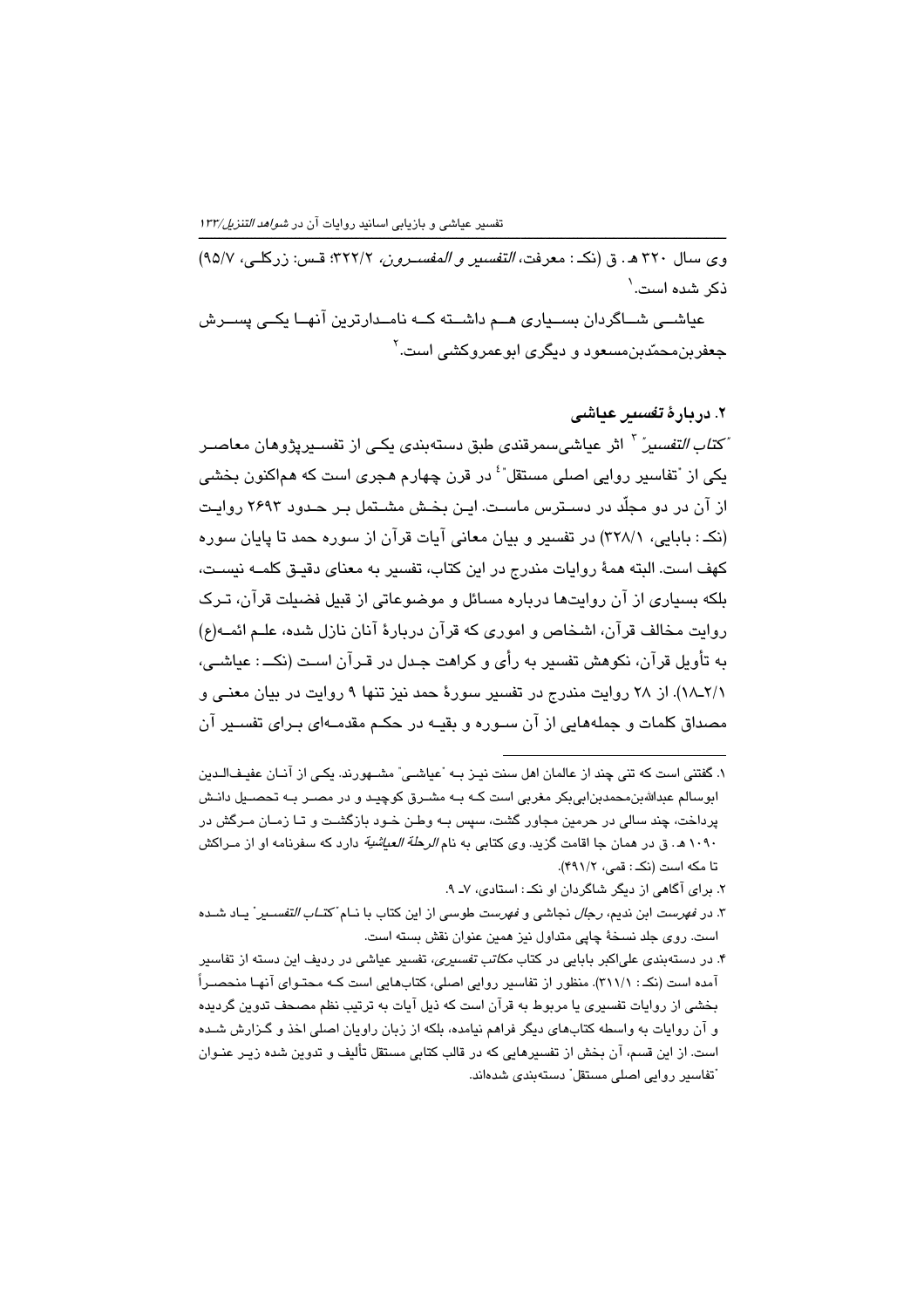سوره است (نکـ : همان، ۱۹/۱-۲۴). این تفسیر همچون دیگـر مؤلفـات عیاشـی توسـط فرزندش جعفربن،حمدبن،مسعود روايت شده است (نکـ : آقابزرگ تهران*ـي، الـذريعـــة،*  $(590)^*$ 

دربارهٔ ارزش و اعتبار این تفسیر باید گفت برخی از تفسیریژوهان در یک ارزیابی كلّـي آن را از جملــه تفاســير معتبـر (نكـــ : ابــوطبره، ٩٢) و موشّـق (نكـــ : همــو، ٢٢٣) دانستهانـد. مفسـر امـامی معاصـر صـاحب *المیـزان* نیـز بـا آن کـه خبـر واحـد را در غیر احکام و از جمله در تفسیر حجت نمـی،دانـد (مـثلاً نکــ : ۲۵۵/۵، ۲۹۲؛ ۵۷/۶، ۲۲۴ و ۲۵/۱۴، ۱۳۳) در مقدمهای که بر این تفسـیر نگاشـته آن را یکـی از بهتـرین آثـار در موضوع خود و از موثقترین میراث تفسیری پیشـینیان معرفـی کـرده و معتقـد اسـت علما در طول ۱۱ قرن گذشته بی آنکه بر این تفسیر خردهای بگیرند آن را تلقی به قبول کردهاند. <sup>۱</sup> در *المیزان* از این کتاب بسیار نقل شده است (مـثلاً نکــ : ۲۱/ ۲۲، ۲۲، ۴۱، ۴۲، ۴۷ و ۲۶/۲، ۲۷، ۴۳، ۷۲)، اما نباید کتمان کرد که در این تفسیر روایاتی هـم بـه چشـم می خورد که آنهـا را راویـان غـالی و دروغیـرداز سـاخته و از زیـان امامـان(ع) رواج دادهاند (مثلاً نک : عیاشی، ۴۵/۱، حدیث ش ۴۹؛ ۵۱/۱، حـدیث ش ۷۱ و ۲۵۶/۱، حــدیث ش ١٨۶. به ترتيب قس: عسكري، ٢٥٩/٣-٢٤٢، ٢۶۴هـ٢۶٥ و ٣۶۶ـــــ ٣۶٨). از ايـــن رو، برخی از اهل اطلاع در مقام داوری دربارهٔ این تفسیر پرسیدهاند که: چگونــه مــ تـوان بر روایاتی استدلال کرد که راویـان آن معلـوم نیسـت و نمـی،دانـیم آیـا آنهـا را راوی غالی، گمراه و دروغ دریازی نقل کرده یا مؤلّف آنها را از زبیان راوییان مکتب خلفا گزارش کردهاست؟ (نکه: عسکری، ۶۴/۳).

بنا بر شواهد موجود، عیاشی روایات *تفسیر* خود را با اسانید پیوســته نقـل کـرده، اما بعدها یکی از ناسخان این اسنادها را حذف و تنها بـه ذکـر نـام نخسـتین راوی از امام اکتفا کرده است. وی برای این کار خود عذر ناموجهی آورده کـه چـون در دیـار خود کسی را نیافتم که از مؤلّف دارای سماع و اجازه باشد، سندها را حذف کـردم تـا

١. عين عبارت او چنين است: «و ان من احسن ماورثناه من ذلك كتـاب التفسـير المنسـوب الـي شـيخنا العياشي .... فهر لعمري احسن كتاب الف قديما في بابـه و اوشق ماورثنـاه مـن قـدماه مشـايخنا مـن كتب التفسير المأثور. اما الكتاب فقد تلقاه علماه هذاالشأن منذ الف الـى يومنــا هــذا ــ و يقـرب مــن احــد عشر قرنا ـ بالقبول من غير ان يذكر بقدح...» (تفسير، ٢/١).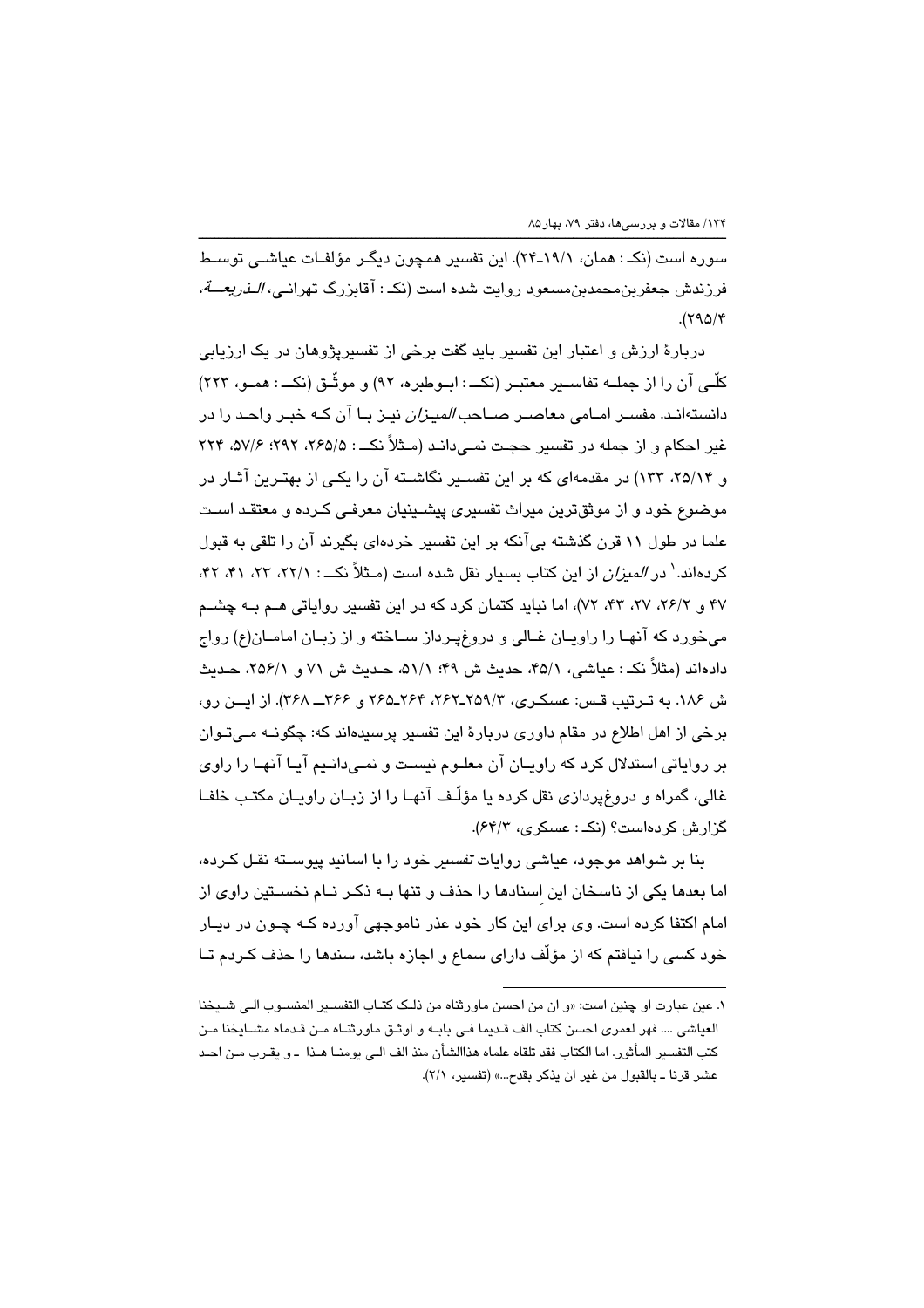کار بر کاتبان و خوانندگان آسانتر باشد.<sup>\</sup> هر چنـد گذشــتگان بـه سـبب نزدیکـی بـه عصر ائمه(ع) کمتر از ما به بررسی اسانید روایات نیاز داشــتهانـد، امــا توجیــه ناســخ برای کاری که به از دست رفتن امکان بررسـی روایـات یکـی از گنجینـههـای حـدیثی انجامیده است، مقبول و منطقی به نظر نمی رسد. از همین رو، مجلسی دلیل وی را عذر بدتر از گناه خوانده است (نکه: ۲۸/۱).

کاستی دیگری که گذر زمان بر این کتاب تحمیل کرده، مفقودشـدن بخـش دوم آن است. مسلماً این کتاب به تفسیر سورهٔ کهف خاتمه نیافته، زیرا برخـی از جملــه حــاکم حسکانی در *شواهد التنزیل* (نک : ادامهٔ مقاله) و طبرسی (د. ۵۴۸ هـ.) در *م*ج*مـــم البیــان* احادیثی در تفسیر دیگر سور قرآن از این تفسیر نقل کردهاند (مثلاً نکه: ۸/۸؛ ۳۱۶/۹ و ١٧٩/١٠، ١٩٥، ٢١٣، ٢۴۴). اين نقلها نشان مي دهد كـه آنـان بـه نســخة كامـل تفسـير عیاشی دسترسی داشتهاند، اما در دورههای بعد فقط نیمهٔ نخست آن در اختیـار بـوده و از نیمهٔ دوم آن اثری یافت نشده است. از همین رو، منقولات عالمانی چون مجلسـی در *بحار الانوار*، <sup>۲</sup> بحرانی در *برهان*، حویزی در ن*ور الثقلین* و فیض کاشانی در *صافی* از تفسیر عیاشی به همین بخش موجود محدود شده و اگر در تفسیر دیگر سور قرآن روایتی از عیاشی نقل کردهاند غالباً بــه طبرســی ارجــاع دادهانــد (مــثلاً نکــــ : حــویزی، ١٠١/٥؛ مجلسي، ٨٠/٤٠؛ ٣٢/٨٢، ۴٧؛ قس: طبرسي، ٢٥۶/١٠، ۴٩٩).

گفتنی است که شیخ طوسی با آن که در *فهرست* دربارهٔ عیاشی و تفسیرش سخن گفتـه؛ امــا در تبیــ*ان* چیــزی از تف*س*ــیر عیاشــی نقــل نکــرده اســت و ایــن پرسشــی را برمے انگیزد که باید در مقالتے دیگر به آن پرداخت.

١. عين عبارت او چنين است: «اني نظرت في التفسير الذي صـنـفه ابوالنصــر محمــدبن،مســعودبن عيــاش السلمي باسناده و رغبت الى هذا و طلبت من عنده سماعاً من المصنف او غيره فلم اجد في ديارنــا مـن كان عنده سماع او اجازه منه، حذفت منه الاسناد و كتبت الباقي على وجهه ليكون اسهل على الكاتب و الناظر فيه. فان وجدت بعد ذلك من عنده سماع او اجازه من المصنف اتبعت الاسانيد و كتبتهـا علـى مـا ذكره المصنف» (عياشي، ٢/١).

۱. مجلسی با آن که بنا به گفته خودش دو نسخه کهن از تفسیر عیاشی را دیده، ولی درباره بخش دوم آن سخنی نگفته است (نکه: ۲۸/۱). بنابراین، به نظر میرسد نسخههای او فاقد بخش دوم بوده است.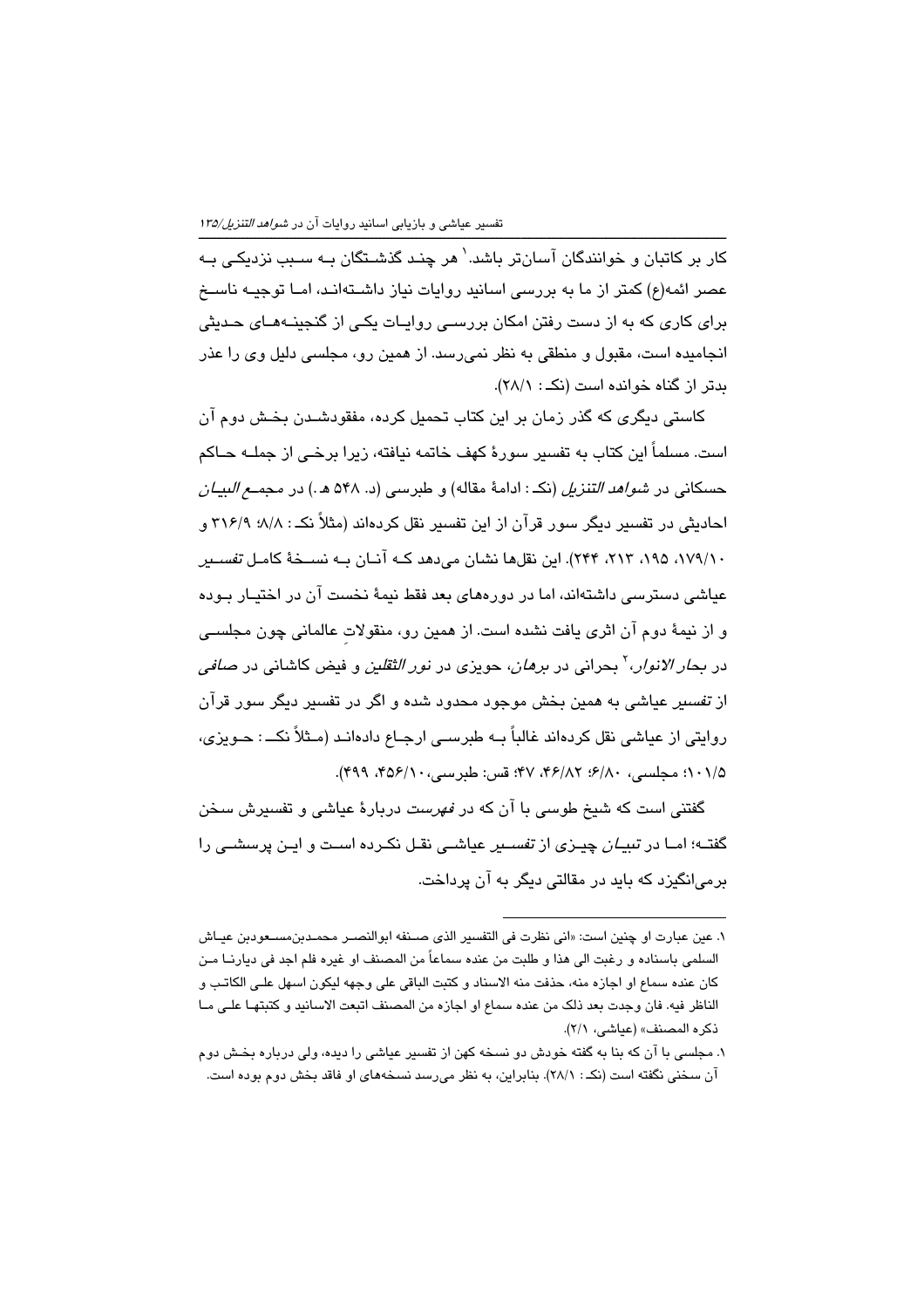## ۳. دریارهٔ حاکم حسکانی

ابوالقاسمعبيداللهبنعبداللهبناحمدبن،حصدبنخسكان قرشىءامرىنيشابوري معروف به "ابن الحذّاء" و مشتهر به "حاکم حسکانی"<sup>\</sup> از نوادگان عبداللهبنعامربنکریز (امیری کـه به روزگار عثمان خراسان را فتح کرد) و از عالمان حنفی در قرن پنجم *ه*جری اسـت<sup>۲</sup> (ذهبي، تذكرة الحفّاظ، ٢٥٨/٣ و سير اعلام النبلاء، ٢٤٨/١٨). وي را بـا عنــاويني چــون ّالامام المحدّث القاضي" (نكـ : همــان جـا)، "شــيخُ مُـتْقن" (نكــ : ذهبـي، *تـذكرة الـحفـاظ،* همانجا) و "الحافظ المتقن" (نكـ : ابن ابي الوفاء، ٢٣٨/٢) ستودهاند.

حسکانی از پدر (مثلاً نکه: *شواهد التنزیل، ۳۰۴*/۱، ۳۲۸) و حدّ خبود و بــه قبولی از طريــق پــدرش از جـدّش (نكـــ : ابــن ابــىالوفــاء، همــانجــا) و نيــز از كســان ديگــرى چـون ابوالحســن علــوي، ابوعبــدالله حــاكم نيشـــابوري، عبــداللهبــنيوســف اصـــفهاني، ابوطاهربن مَحْمش و بسیاری دیگر حدیث شـنید. وی از شـاگردان و ملازمـان خـاص ابوبكربنحارث اصـفهاني نحـوي بـود و از قاضـي ابـوالعلاء صــاعدبن،حمـد فقاهـت را فيرا گرفت. او پيوسيته سيرگرم شيندن و گيردآوري و افياده سود (نک) ذهبي، تذكرة *الحفاظ*، همانجا و *سير اعلام النبلاء*، همانجا).

از وی افرادی چون عبدالغافریناسماعیل فارسے (مؤلـف *السـباق)* <sup>۲</sup>کـه شــاگرد و ملازم او بود (نکـ : ذهبي، همان جاها) و حافظ ابوالحسن دارقطني (نکـ : ابنابي|لوفـاء، همانجا) و سيدابوالحمدمهدي بن نزار حسـيني، اسـتاد طبرسـي حـديث نقـل كـردهانـد (نک : آقابزرگ تهران*ی، الذریعة، ۲*۹۵/۴؛ قس: طبرسـی، ۳۸۲/۳ و ۲۴۳/۶). در ایـن میــان اوّلی بیش از دیگران از او حدیث نقل کرده است (نک : ذهبی، همـان جاهـا). بیشـترین سرمايةً علمي حـاكم حسـكاني معرفـت حـديث و رجـال بـوده اسـت. بـه طـوري كـه، شاگردش عبدالغافر فارسی گفته است: در مبان اصبحایش چه در زمان خبودش و چپه پس از او در معرفت حدیث و شناخت راویان آن، کسی کـه بـه پایـهٔ او برسـد وجـود نداشته است (نک: *السياق،* برگ ٣٨، به نقل محمـودي، *مقدمــه شواهد التنزيل، ٧/*١-٨).

۱. حسکان که در لفظ و معنا مانند "غضبان" است نسبت برخی از نیشـابوریهـا اسـت (نکــ : آقـابزرگ تهراني، *الذريعة*، ٢٩٥/٢).

۲. ذهبی در ت*ذکرة الحفاظ وی ر*ا از طبقه چهاردهم شمرده است.

۳. این کتاب ذیل*ی* بر *تاریخ نیسابور* است.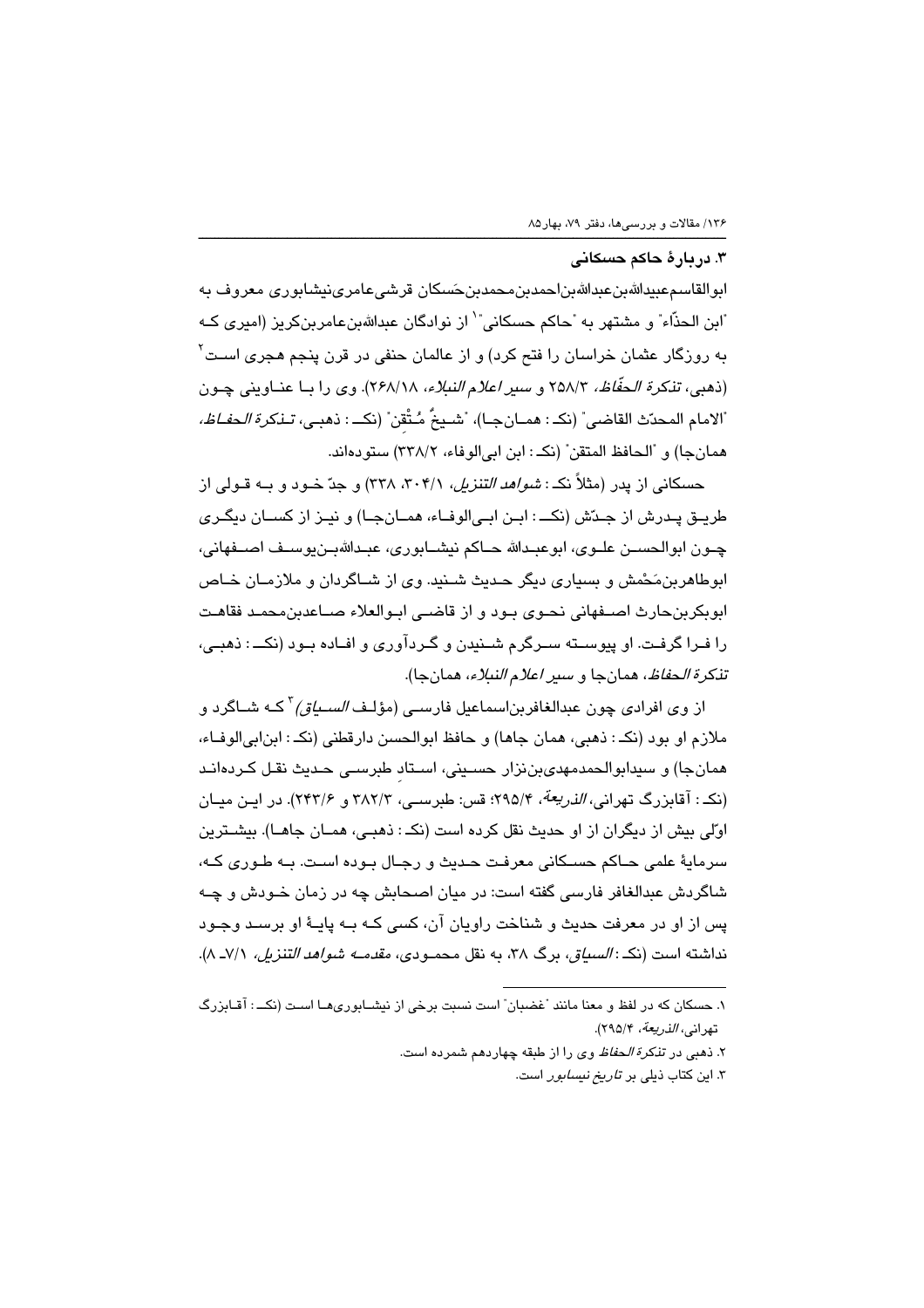ذهبی نیز دربارهٔ تبحّر او در این رشته گفته است: استادی متقن بود که به علم حـدیث عنایتی تام داشت. همو گفته است که حسکانی عمری دراز داشت و عـالیالاسـناد بـود (نک: تذکر ۃ الحفاظ، همان حا).

شاگرد او که سیاههٔ تصانیفش را دیـده، آثـار وی را از خُـرد و بـزرگ نزدیـک بـه صد اثر شـمرده اسـت (نکــ : محمـودی، همـانجـا). برخـی از ایـن آثـار عبارتنـد از: شواهد التنزيل لقواعد التفضيل، خصايص على بن ابي طالب في القرآن، مسـألةُ تصــحيح رِ الشيمس و ترغيم *النواصب الشُمُس* ' (نکه : ابن شهر آشوب، ٧٨). همـين کتــابهــايي کـه حـاکم حسـکانی در فضـایل ائمــه اطهـار، بــه ویـژه امــام علـی(ع)، نگاشــته ســبب شده است تا شماری از تذکرهنویسان وی را از شیعیان قلمداد کنند. چنـانکـه، ذهبـی گفته است: از او مجلسی دیدم که از تشیّع و آگاهی!ش به حـدیث حکایـت داشـت و آن عبارت از تصحيح خبر ردّ الشمس و ترغيم نواصب الشمس است (نكـ : *تذكر ة الحفـاظ،* همانجا). سبوطي نيـز در ط*بقـات الحفّـاظ* بـه همـين نكتـه اشــاره كـرده اسـت (نكــ : محمودي، ٥/١). شاگرد او عبدالغافر هم استاد خود را متمايل بـه تشـيّع معرفـي كـرده است ٔ (نک: پیشـین، ۸/۱). برخـی از تـذکره نویسـان امـامی نیـز او را شـیعه معرفـی کردهاند، از جمله صاحب *ریاض العلماء* ضــمن اظهـار شــگفتی از اینکــه افـرادی چـون سیدبنطاووس در *الاقبال* و حسین بن مساعد حائری در *تحف<sup>قب</sup>الابـرار، وی را* از ا*هـل* سنّت دانسته و در عین حال احادیث و مطالب مـورد قبـول شـیعه را از قـول وی نقـل کردهاند، دلیل روشن نبودن مذهب وی را "تقیه" دانسـته و معتقـد اسـت سـبـ آن کـه علمای شیعه وی را عامیِالمذهب پنداشتهاند این است کـه محـدّثان اهـل سـنّت بـه منقولات او اعتماد كردهاند (نكـ : افندى|صفهاني، ٢٩٨/٣). نتيجه اين كه، هر چند ممكن است حاکم حسکانی بر مذهب حنفیان از دنیا رفته باشد، اما گرایش او به تشیع امـری مسلّم و آشکار است.

تاريخ دقيق وفات او دانسته نيست، ولي ذهبي وفـاتش را يـس از سـال ۴۷۰ هـ. ق. ذكر كرده است (نكـ : تفكرة الحفاظ، ٢٥٨/٣ و سير اعلام النبلاء، ٢٤٨/١٨).

١. برای اطلاع از دیگر آثار او نک: *شواهد التنزیل، ٣٩٧/٢*.

۲. عين گفته او چنين است: «و مال الي مذهب العدل» و ميدانيم كه شيعه را "عدليه" ميخوانند.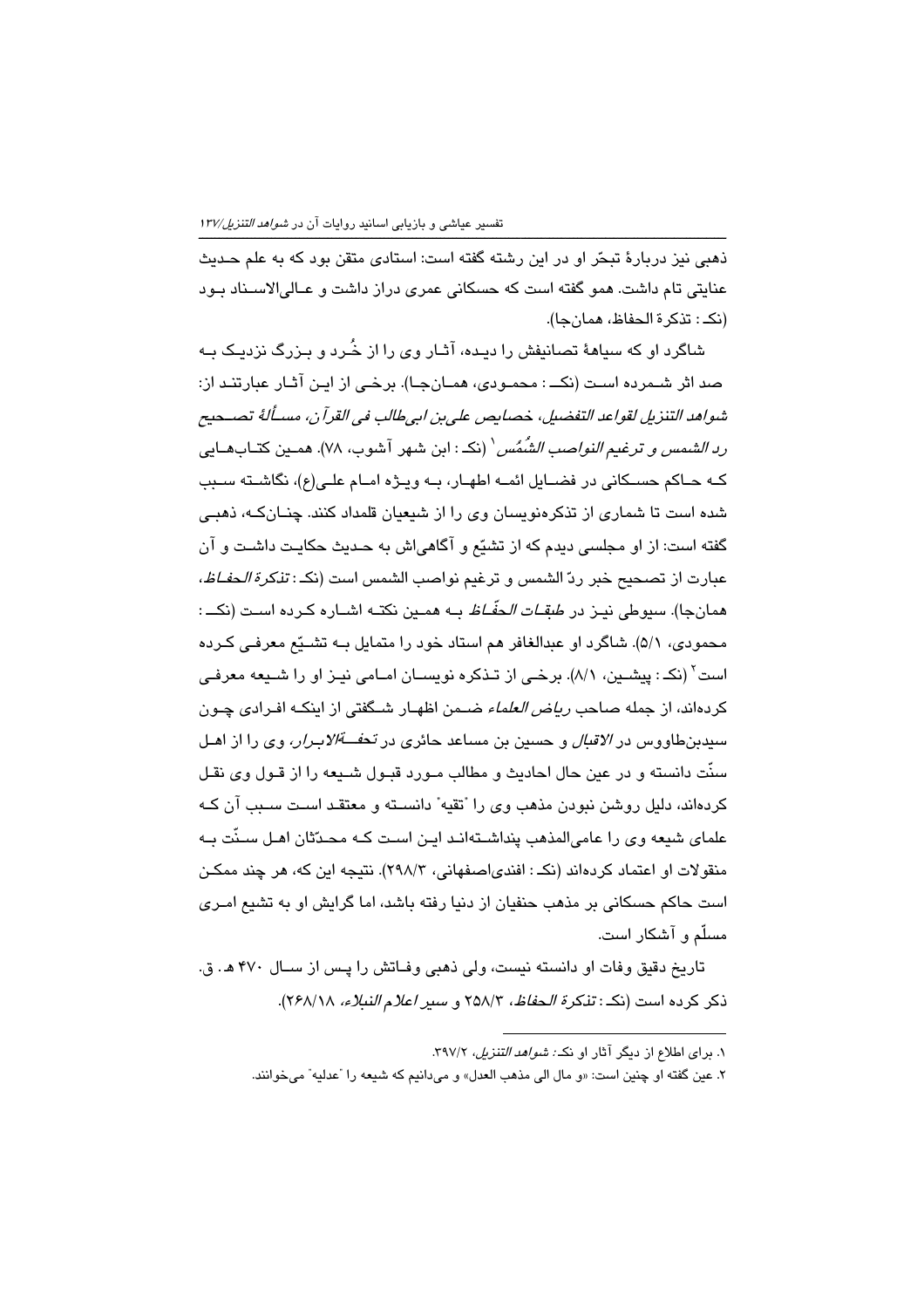## ۴. دريارهٔ *شواهد التنزيل*

مهمترين كتاب حاكم حسكان*ي شواهد التنزيل لقواعد التفضـيل* ` اسـت. خـود مؤلّـف در سبب تألیف کتاب گفته که این کتاب را در پاسخ به فردی نگاشته که در مجلسـی ادّعـا میکرده است مفسّران نه تنها نزول سورهٔ "انسان" که هیچ سورهٔ دیگـری را در شــأن علي و اهل بيت(ع) نمـي،داننـد. بنــابراين، شــواهد، حــاوي احــاديثي در تأويـل آيــاتي از هشتاد سورهٔ قرآن کریم است که امام علی(ع) و در مـواردی، دیگـر معصـومان(ع) را مقصود يا مصداق بارز آيات معرفي ميكند. البته مؤلف بــه تصـريح گفتـه كـه از نقـد اسانید و روایات به سبب کثرت آنها چشم یوشیده است (نک: *شواهد التنزیل، ۱۴/*۱). از همین رو، ایـن کتـاب همـواره مـورد توجـه عالمـان شـىعه ىـوده مـثلاً طد ســ ، در *مجمع البيان* در مقام اثبات نزول آيات در شأن ائمه(ع)، مكـرراً (و در اغلـب مـوارد بـا واسطة استادش ابوالحمدمهدي بن زار الحسيني) از كتاب مزبور حديث نقل كرده است (مثلاً نک : ۲/۳/۲، ۳۸۲؛ ۲۴۲/۶؛ ۰/۱۵۷/۸؛ ۱۵۷/۸ و ۴۸/۹). همچنــین مجلســی کــه خــو د فراوان از این کتاب نقل کرده، زبان به ستایش آن گشوده و گفته است: *شـواهد* کتـابی نیکو و مشتمل بر بیان نزول آیات در شأن اهل بیت(ع) است (نک: مجلسی، ۴۲/۱. نیـز نک: آقایزرگ تھران*ی، الذریعة، ۲۹۵/*۴).

# ۵. روايات تقسير عباشي در *شواهد التنزيل*

همچنان که گفته آمد، در حال حاضر از عیاشـی تفسـیری در اختیـار اسـت کـه عمـدهٔ اسانید آن حذف گردیده و روایات تفسیری آن نیـز از سـورهٔ "مـریم" تـا پایـان *قـرآن* مفقود است. حاکم ابوالقاسم حسکانی از معدود کسانی است که پیش از حذف اسـانید ت*فسیر* عیاشی به نسخهٔ کاملی از آن دسترسی داشـتهانـد. وی در *شـواهد التنزیـل* بـه مناسبت آیاتی چند، روایاتی را از این تفسیر همـراه بـا سـند کامـل درج کـرده اسـت.<sup>۲</sup>

١. مراد از تفضيل، تفضيل پيامبر(ص) بر ديگر پيامبران و ملائكه و تفضيل ائمه بر ساير خلايق بـه جـز پیامبر(ص) است (نک: آقابزرگ تهرانی، *الذریعة*، ۲۹۵/۴).

۲. به جز حاکم حسکانی، ظاهراً طبرسی هم نسخهای کامل از ت*فس*یر عیاشی را در اختیار داشته، اما در مقام نقل، اسانيد و روايات را خلاصه كرده و غالباً گفته است: «رواه العياشـي مرفوعـا» (٢۴٨/١٠) يـا «روی العیاشی باسناده» (نک: ۷۱/۹، ۳۱۶، ۳۲۸، ۵۲، ۳۵۵، ۴۶۴ و ۰/۱۰، ۵۶، ۲۱۲، ۲۹۲).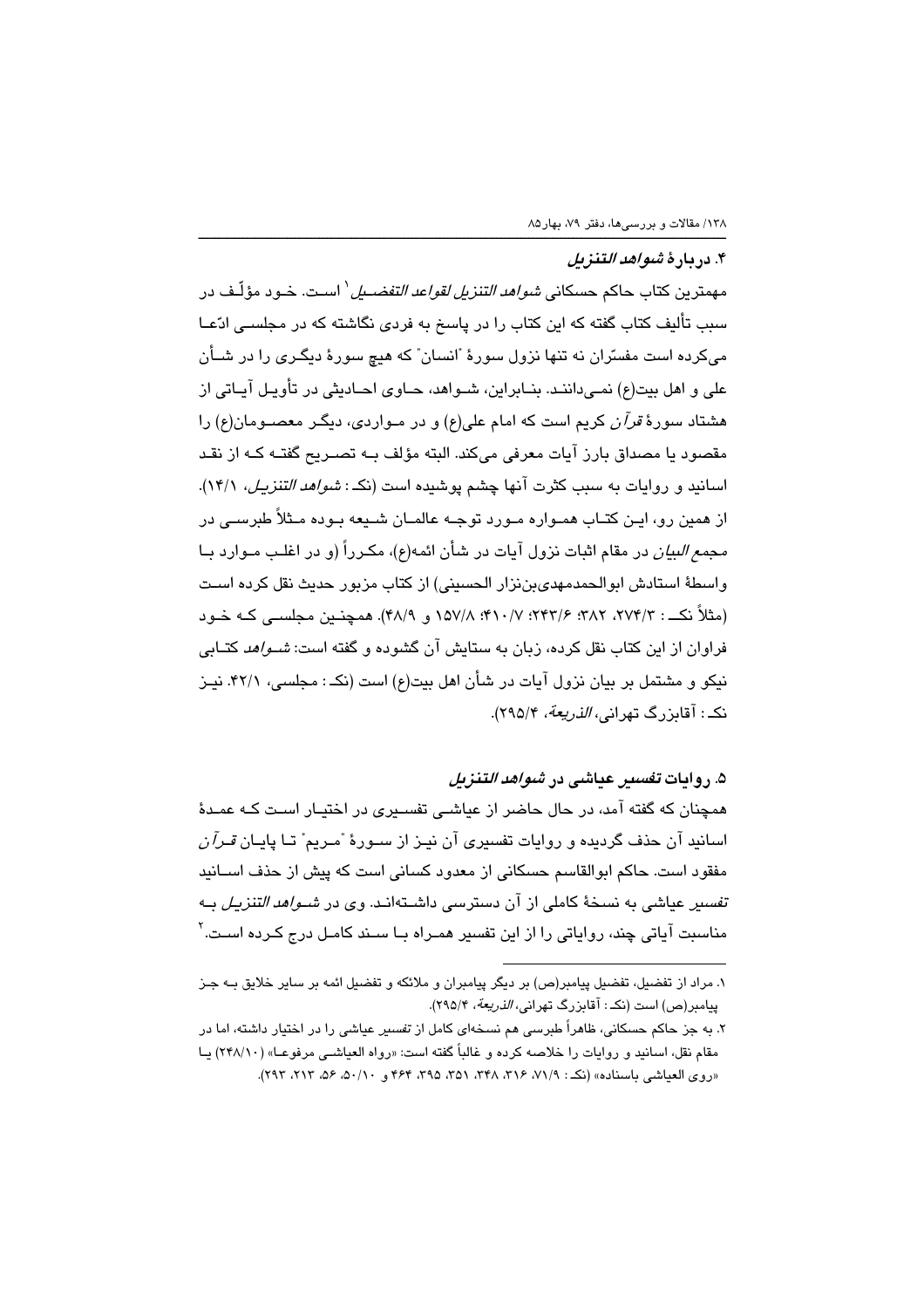از همین٫و، همچنان که در طرح مسأله نیز گفته شد، در میان قرآنپژوهــان ایــن بــاور پیدا شده که میتوان بخش قابـل تـوجهی از اسـانید محـذوف روایـات عیاشـی را در *شواهد التنزیل* یافت. به گمان نگارنـدگان، ایـن بــاور از آنجــا ناشــیشــده کــه یکـی از تفسیریژوهان معاصر نوشته است: برخی از متقدّمان که نسخهٔ کاملی از این تفسیر را در اختیار داشتهاند، احادیثی را با اسانید کامل از آن نقل کردهاند. یکی از آنــان حــافظ کبیر عبیداللهبنعبدالله حاکمحسـکانی،نیشــابوری از بزرگــان ســدهٔ پــنجم و از اســتادان مشایخ علامه طبرسی […] است. بنابراین، در *شواهد التنزیل* حـاکم حسـکانی بسـیاری از روایات عیاشی وجود دارد که آنها را با اسانید کامـل نقـل مـی کنـد (نکــ : معرفـت، *التفسير و المفسرون، ٢*٢٣/٢). ` در تحرير فارسي كتـاب مـذكور نيـز ايـن عبـارات بـه چشم می خورد: «... از جمله حاکم حسکانی نبشابوری در *شواهد التنزیل* که ب) وفور از تفسير كامل عياشي (تا آخر قرآن) نقل مـىكنـد ... عمـده آنكـه در *شـواهد ال*تنزي*ـل* بسیاری از سندهای از بین رفته یافت می شود» (ت*فسیر و مفسران، ۱*۷۷/۲).

به منظور آگاهی از نسبت میـان ایـن مطلـب و واقعیـت، بایـد دانسـت آن بخـش از روایات *شواهد التنزیل* که با احادیث *تفسی*ر عیاشی متن یا مضمون مشترک دارنـد بـر دو قسم هستند:

قسم اول ـ احادیثی که از منبع واحدی نقل شدهاند و حتی احتمـال مـیرود بخـش عمدهای از سند آن احادیث با هم مشترک باشند، امـا حسـکانی در مقـام نقـل بـه نـام عیاشی و تفسیرش اشاردای نکرده است. دربارهٔ این قسم از روایات، علیالقاعده بایـد گفت که حسکانی از طریق سلسلهٔ شیوخ و استادان خود آنها را روایـت کـرده اسـت. به طوری که، سلسلهٔ شــیوخ او بــا سلســلهٔ شــیوخ عیاشـی در طبقــات بــالاتر، بــه هــم می،پیوندند. برای روشن شدن مقصود، ذکر نمونههایی لازم به نظر می رسد:

الف ـ عياشي ذيل آيةً شريفه و ات ذا القربي حقه و المسكين و ابن السبيل و لا تبــذر تبذيرا (اسـراء/٢۶) نوشـته اسـت: «عـن ابـن تغلـب قـال: قلـت لابـي عبـدالله(ع): أ كـان رسولالله اعطي فاطمه فدكا؟ قال: كان لها من الله» (٢٨٧/٢، ح ۴٨). حسكاني نيز ذيل آية مــذكور نوشـــته اســت: «حــدثني ابوالحســن الفارســي، حــدثنا الحســين بــن محمــد

٢. مؤلف در اينجا به مقدمهٔ تفسير عياشي و *الذريعـــة* (٢٨٥/۴) و *الكنــي و الالقـاب* قمــي (٢٩٠/٢) ارجـاع داده است. در حالی که، پس از مراجعه به مآخذ یاد شده چنین مطلبی در آن ارجاعات دیده نشد.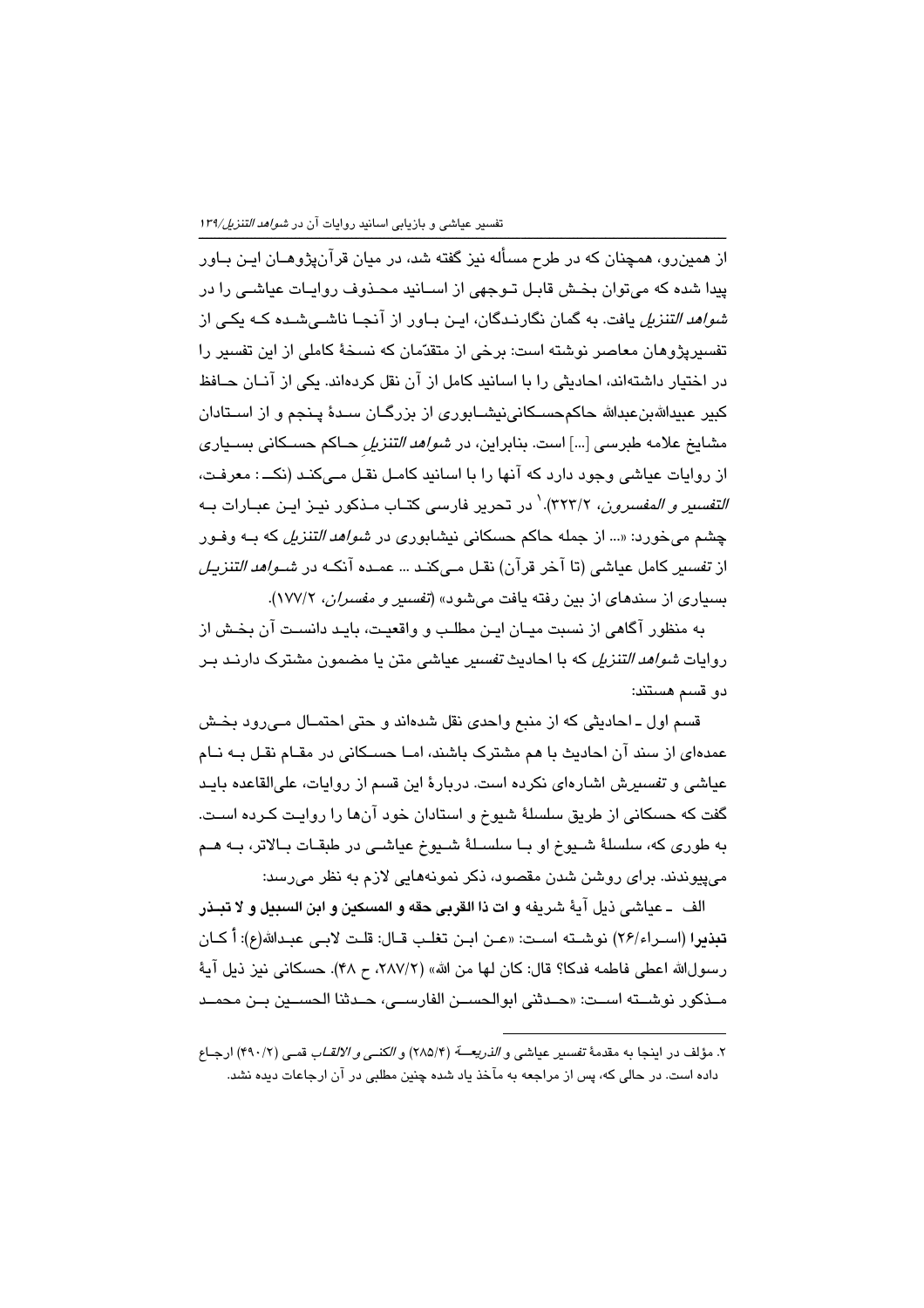الماسرجسي، حدّثنا جعفر بن سهل ببغداد، حدثنا المنذربن محمد القابوسي، حدثنا ابـي، حدثنا عمي عن ابيه، عن ابان بن تغلب، عن جعفـر بـن محمـد، عـن ابيــه، عـن علـي بـن الحسين، عن ابيه، عن على قال: لمانزلت "و ات ذاالقربي حقه" دعـا رسـول الله فاطمـه(ع) فاعطاها فدكا» (٣٢١/١، ح ٣٧٣).

ب ــ عياشي ذيل آيةً شــريفةً … **و من عنده علم الكتاب** (رعـد/۴۳) آورده اسـت: «عـن عبدالله بن عطاء قال: قلت لابي جعفر(ع): هذا ابن عبدالله بن سلام [بـن عمـران] يــزعم أن اباه الذي يقول الله "قل كفي بالله شهيداً بيني و بينكم و من عنده علم الكتــاب". قــال: كـذب. هو علـي بـن ابـي طالـب" (٢٢٠/٢، ح ٧٧). حسـكاني هـم ذيـل همـين آيـه آورده اسـت: «اخبرونا عن ابي بكر محمد بن الحسين بن صـالح السـبيعي قـال: حـدّثني الحسـين بـن ابراهيم بن الحسين الجصاص، حدّثني حسين بن حكم الحبري، حدّثني سعيد بن عثمان، عن ابيءريم قال: حدّثني عبدالله بن عطاء قال: كنت جالســاً مــع ابــيجعفـر فــي المســجد فرأيت ابناً لعبدالله بن سلام جالساً في ناحية. فقلت لابي جعفر: زعمـوا اَنّ ابــا هــذا عنـده علم الكتاب، يعني عبدالله بن سلام. فقال: لا، انَّما ذاك علي بن ابيطالب» (٣٠٨/١، ح ٣٢٥).

بنابراين دو نمونه، به روشنی هويدا است که اين قبيل حـديثهـا هـر چنـد اصـل و منشأ واحدی داشته، اما چون از طرق گونـاگون و از زبـان راویـان متعـدّد بــه دسـت نسلهای بعدی رسیده نقل به معنا شده و گـاه تغییراتـی هـم در آنهـا رخ داده اسـت. بنابراین، نه میتوان با مراجعه به کتاب حسکانی اسانید این قبیل از روایات عیاشی را يافت و نه مي توان گفت حسكاني آنها را از تفسير عياشي نقـل كـرده اسـت. بــه ويـژه آن که وقتی حسکانی از عیاشی روایتی میآورد نام او را به صـراحت ذکـر مـیکنـد ْ (نكـ : دنيالهٔ مقاله).

١. براي آگاهي از نمونههاي بيشتر نک: عياشي، ١٠١/١، ح ٢٩٣، ذيل آيهٔ شريفهٔ و من الناس مـن يشــري نفسه ابتغا، مرضات الله (بقره/٢٠٧) و قس: حسكاني، ٩٨/١-٩٩، ح ١٣۴ و ١٣۶؛ عياشــي، ٢٣٣/١ ح ١٥۴، ذيل آيه يا ايها الرسول بلغ ما انزل اليك من ربك (مائده/٤٧) و قـس: حسـكاني، ١٩١/١، ح ٢٣٨؛ عياشـي، ٧/٢/٢. ح ١٢ و ١٤، ذيل آيه و اذان من الله و رسوله الى الناس يوم الحج الاكبر (توبه/٣) و قـس: حسـكاني، ٢٢١/١، ح ٢٠٧؛ عياشي، ٣١٧/٢، ح ١۶۶، ذيل آيه فابي اكثر الناس الا كفورا (اسراء/٨٩) و قس: حسكاني، ٢٥٢/١، ح ۴٨٢: طبرسي، ذيل آيه و رجلا سلما الرجـل (زمـر/٢٩) بــه نقـل از عياشــي و قـس: حسـكاني،  $\lambda \cdot \lambda \zeta \lambda$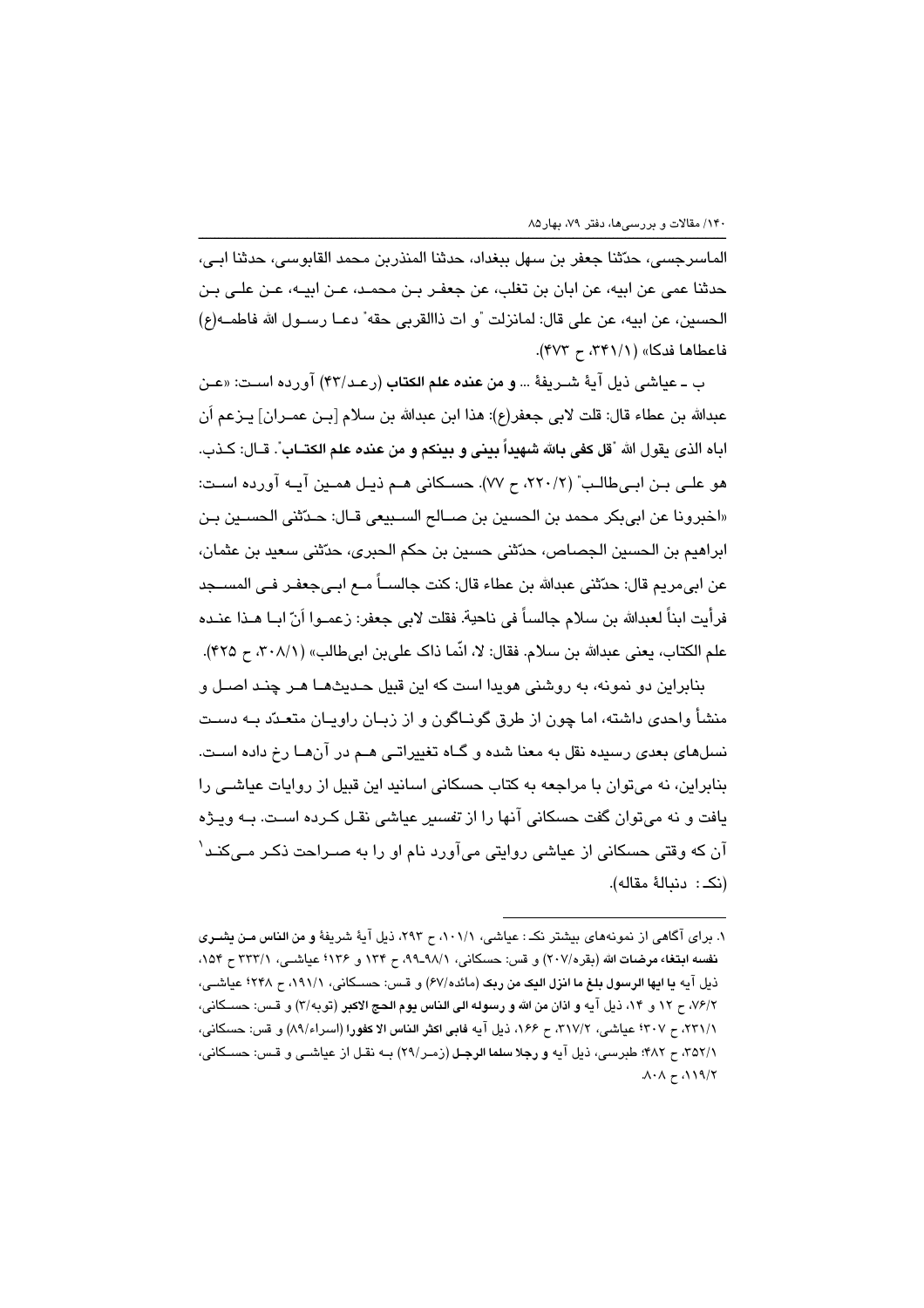قسم دوم ــ حدیثهایی که مولّف *شواهد ال*تنز*یل* بیواسطه یــا باواســطه از عیاشــی نقل کرده و در مقام نقل، نام و عنوان وی را به صراحت آورده اسـت. وی از عیاشــی بـا عنــاوینی چــون "مـحمــد بـن مســعود بـن مـحمدالمفسـّـر" (ح ١٣ و ٥١٢)، "ابوالنضــر العياشي" (ح ٢٧، ١٩٤، ١٨٥، ١٩٠، ١٩٤، ٢٠٠، ٢٠٦، ٢٢١، ٢۶٢، ٣۶٨، ٣٥٠، ٢٥٥، ٧٨٥، ۹۰۵، ۲۰۰۴، ۲۰۷۴، ۱۰۸۴ و ۱۰۹۰)، "محمد بـن مســعود بـن محمـد" (ح ۴۱، ۹۳، ۲۴۹ و ١١١۶)، "العياشي" (ح ٣۶۴)، "ابوالنضر" و "ابوالنضر محمدبنِمسعودبنِمحمـد العياشـي" (م ۹۰۴) نام برده است. *شواهد التنزیل* طبق شمارهگذاری مصــحح مشـتمل بـر ۱۱۶۳ حدیث است. از این تعداد تنها ۳۳ حدیث به نقـل از عیاشـی اسـت. ٰ وی ۵ فقـره از ایـن حديثها را از طريق ًعلىبنِموسىبن اسحاق<sup>"۲</sup> نقل كرده و گفته است: «حدّثنى علىبـن موسی بن اسـحاق عـن محمـدبن مسـعودبن محمـد» (ح ١٣، ٩٣، ٢۴٩، ٥١٢ و ١١١۶). يـک حـديث را هــم از طريــق "ابوالقاســم الهاشــمی" روايـت كــرده و گفتــه اســت: «حــدَّثنى ابوالقاسم الهاشمي عن ابي النضر العيّاشي» (ح ١٠٨۴) و در يک مورد نيز گفته: «حـدّثنا محمدبن مسعودبن محمد قال» (ح ۴۱). با عنایت بـه اینکـه تـاریخ وفـات عیاشـی را در حدود سال ۳۲۰ هـ. و درگذشت حسکانی را بعد از سال ۴۷۰ هـ. نوشتهانـد، حسـکانی نه تنها مستقیماً بلکه حتی بـا یـک واسـطه نیـز نمـی توانسـته از عیاشـی روایـت کنـد. بنابراین، به رغم ظاهر سند، اسانید حدیثهای مورد اشاره پیوسته به نظر نمـی٬رسـد. در بقيهٔ موارد هم ظاهراً منقولات حسکانی از عیاشی از طریق "وجاده" است. چــون بــا عباراتي از قبيل «قال ابوالنضر» (ح ١٠٩، ١٤٥ و ۴۵٠)، «ابوالنضر في تفسيره» (ح ١٠٥۴، ٣۶٨، ٥٩٥، و٧٨٥)، «ابوالنضير العياشي عـن ...» (ح ١۴۴، ١٨٥، ١٩٠، ١٩٤، ٢٠٣ و ٢٤٢) «اخرجــه العياشــي فــي تفســيره عـن ...» (ح ٣۶۴)، «ابوالنضــرمحمدبن مسـعودبن محمـد

۱. همچنان که پیش از این گفته شد، موضوع کتاب حاکم حسکانی برشمردن آیـاتی اسـت کـه در شــأن اهل بیت(ع) نازل شده است. از این رو، دایره استفاده وی از تفسیر عیاشی اساساً محدود بوده اسـت. به دیگر سخن، بیشتر احادیث *تفسی*ر عیاشی از محدودهٔ موضوع کتاب *شواهد التنزیل* بیـرون اسـت. بنابراین، نقل بیش از این تعداد را نیز نباید انتظار داشت.

۲. علی بن،موسی بناسـحاق بنحسـین بناسـحاق بن،موسـی بنجعفر الصـادق(ع) مکنی به ابوالقاســم کــه مــدتی در مرو حديث املا كرده است (نكـ : فارسى، ۵۸۱).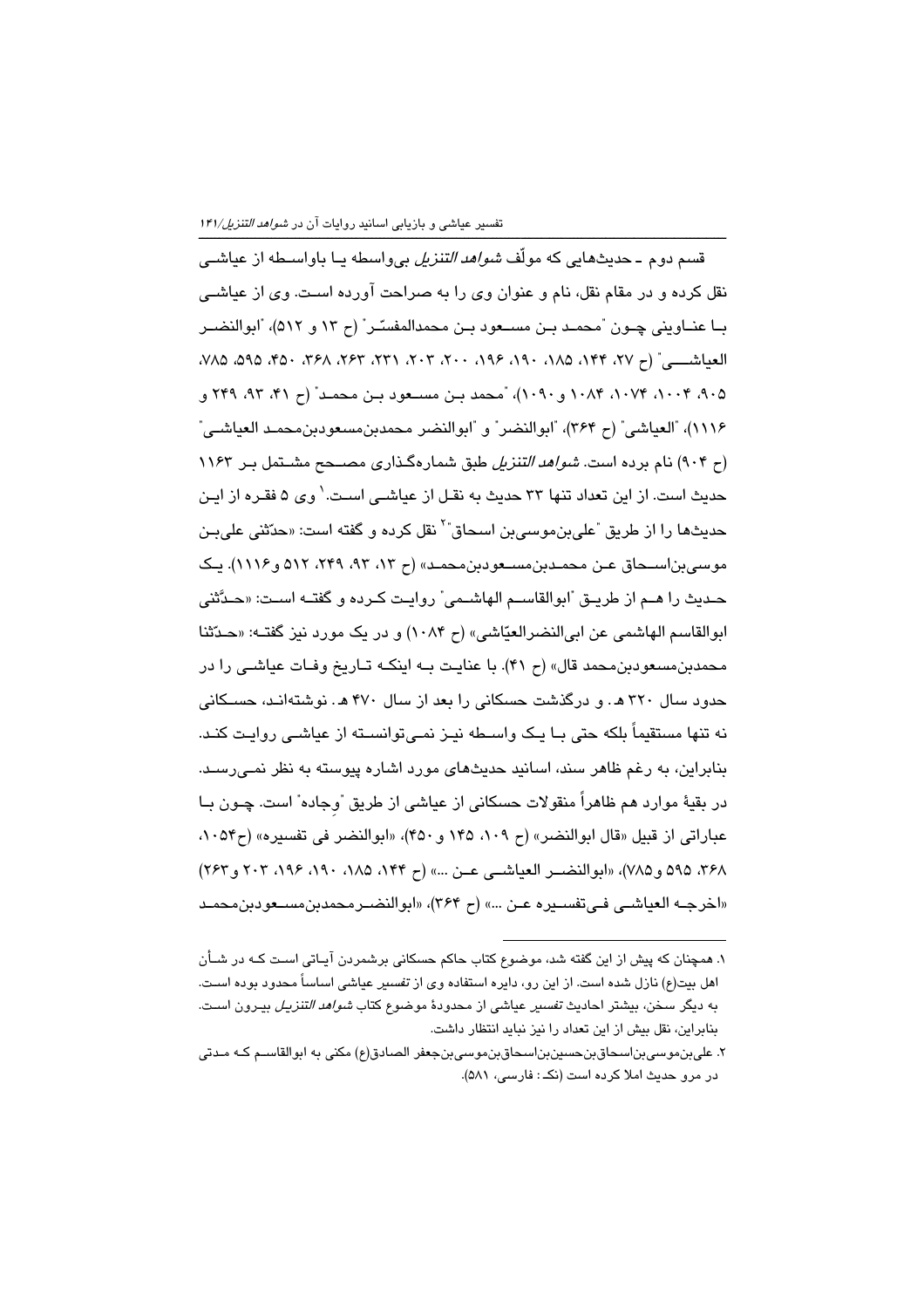العياشي في كتابه» ` (ح ٩٠۴) نقل حديث را آغاز كرده است. گفتني است وي گــاهي بــه اقتضــای مقــام، احادیــث را تقطیــع یــا کوتــاه کــرده اســت (مــثلاً نکـــ : ۳۵/۱، ح ۴۱؛ ٣٠۶-٢٠٥/٢، ح ٠٥٣. نيز نک: عياشي، ٢٣٩/١-٢٥١، ح ١٤٩ و قس: حسكاني، ١٣٩/١،  $\cdot$ (۲۰۳ $\tau$ 

یس از این مقدمات، یک یک روایاتی که مؤلف *شواهد التنزیل* از عیاشی نقـل کـرده يا به وي نسبت داده است بررسي مي شود تا نتيجهٔ روشني حاصل آيد:

١. در فصل اول كتاب تحت عنوان "في كثرة خصايص اميرالمؤمنين من قول السلف المتقدمين" روايت ذيل را آورده است:

«حدّثني على بـن موسـى بـن اسـحاق، عـن محمـدبن مسـعودبن محمدالمفسـر، حـدّثنا نصرين|حمد، حدّثنا عيسى بنِ مهران، حدثنا على بنِ خلف العطّار، حدثنا يحبى بن يعلي، عن هارون،نحكم، عن على بن بذيمه، عن عكرمه عن ابنعياس قال: ما في القرآن آيــه الــذين ا**منوا و عملو الصالحات ا**لاّ و على اميرها و شريفها، و ما مـن اصــحاب محمـد رجـل الاّ وقد عاتبه الله و ما ذكر عليا الا بخير ...» (٢١/١، ح ١٣).

۲. در فصل سوم روایتی با اسناد متّصل از محمدینِسپرین، مبنی بر این کـه چـون پیامبر(ص) درگذشت علی در خانه نشست و بیرون نیامد، نقل کـرده اسـت. ابـوبکر را گفتند: گويي علي از امارت تو ناخرسند است. ابوبکر به او پيغام فرستاد و گفت: آيـا از امارت من ناخرسندي؟ على گفت: از امارت تو ناخرسند نيسـتم، ولـى ديـدم بـه قـرآن چیزهایی می(فزایند. پس سوگند خوردم جز برای نماز جمعه ردا بر دوش نگیرم تا آن را گردآورم.

ابن سپرین گوید: خبر یافتم که او در اثر خـود منسـوخ و ناســخ را نوشــته اســت ٔ  $(YV - Y\wedge N)^2$  : (i)

۱. گفتنی است او در یک مورد نوشته است: «و رواه [ایضاً] ابوالنصر العیاشی فی کتابه و فـی تفسـیره قال ...» (١٧۴/١، ح ٢٢١، قس: ١٩٧/٢، ح ٩٠۴ و ٣٠٧/١، ح ٥١١). بنابراين، اين پرسش بـه ذهـن مـي آيـد که آیا حسکانی غیر از تفسیر، کتاب دیگری هم از عیاشـی در اختیـار داشـته اسـت؟ بـه ویـژه وقتـی میبینیم مؤلف همواره با آوردن قید «فی تفسیره»، «فی کتابه» و «فی کتابه و فی تفسیره» اصرار دارد مأخذ خود را مشخص کند، این پرسش صورت جدیتری به خود میگیرد.

۲. به نظر میرسد این روایت را اهل سنت جعل کردهاند تا تأخیر علی(ع) را در بیعـت کـردن بــا ابــوبکر توجیه کنند (در این باره نکـ : مدرسی طباطبایی، "بررسی سنیزههای دیـرین دربـارهٔ تحریـف قـرآن"، ۵۵ـ۵۴، نیز نکـ : ذیل آن مقاله، ۷۶).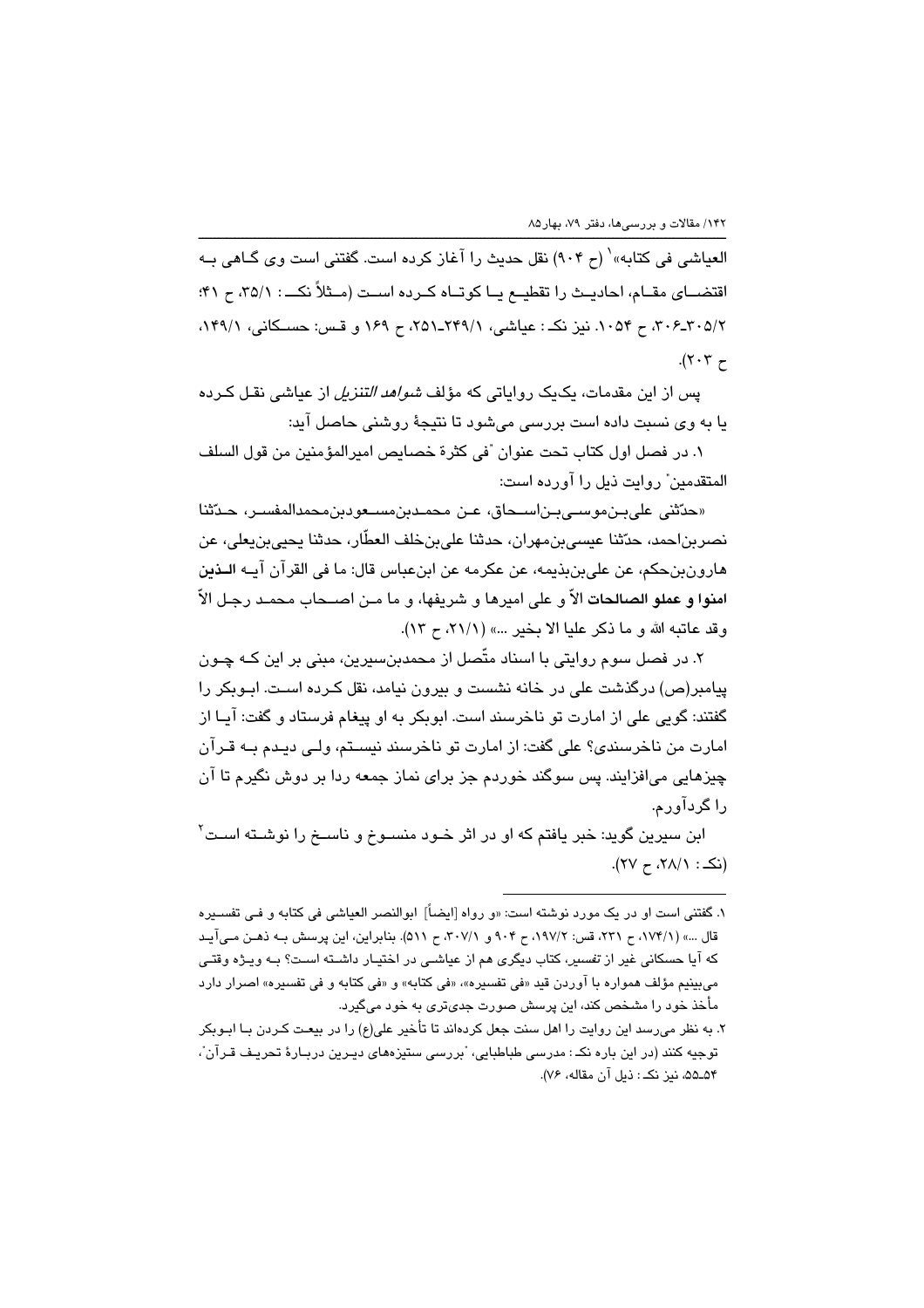در *شواهد التنزيل* مقدماتي از قبيل «في كثـرة خصـائص اميرالمـؤمنين مـن قـول السلف المتقدمين» (١٣/١)، «في تفرده بالتلاوة و تفرده بحفظ القران» (٢٣/١)، «في سبقه الاقران الى جمع القران» (٢۶/١)، «في توحّده بمعرفة القـرآن و معانيــه ...» (٢٩/١)، «فــ. كثرة مانزل فيه و فـي اولاده و العتـرة مـن القـران» (٢٩/١) و... بــه چشــم مـي خـورد و چنانکه گفته شد این دو روایت نیز در همین بخشهای مقـدماتی نقـل شـده اسـت. در تفسیر عیاشی نیز پیش از ورود به تفسیر سورهٔ حمـد، ۷۴ روایـت ذیـل بـابـهـایی از قبيل "في فضل القـرآن"، "فـي مـا انـزل القـرآن"، "تـرِك روايـــة التـي بخـلاف القـرآن"، "تفسير الناسخ و المنسوخ ..."، "ماعني به الائمه من القرآن"، "علـم الائمــه بالتأويـل" و ... فراهم آمده است (نک : ١٨ـ١٨). بنابراين، دو روايت پيشگفتـه علـىالقاعـده بايـد در همان مقدّمات درج شده پاشد، اما روایتهای مذکور در پخش موجود *تفسییر* عباش*تی* یافت نمــیشــود. از ایــن رو، بعیــد نیســت کــه راویــان، ایــن دو روایــت را از دیگر آثار عیاشی گرفته باشند. نتیجه این که دو روایت مذکور از حوزه بازیـابی سـند بيرون است.

٣. در فصل "في توحَّده بمعرفة القرآن ..." روايتي را دربارةَ آگاهي على(ع) بــه همــهٔ جوانب قرآن با اسناد متصل از عیاشی تا سلیمبنقیس هلالی مختصراً نقل کرده است (نکه: ٣٥/١، ح ۴١). اين حـديث در مقـدمات تفسـير عياشـي ذيـل عنـوان "علـم الائمــــة بالتأویل" مندرج است (نکـــ : ۱۴/۱). بنــابراین، ســند مـحـذوف را مــیتـوان نــزد حــاکم حسكانى يافت.

۴. در تفسیر عیاشی ذیل آیـهٔ … قد جا، کم برهان من ربکم … (نســاء/۱۷۴) حـدیثی از امام صادق (ع) به چشم میخورد (نک: ٨٨٥/١، ح ٣٠٨) که در *شواهد التنزیل* نیـز بـا اسناد پیوسته درج شدهاست (نک: ۶۰/۱٪ ح ۹۳).

۵. در تفســير عياشــي ذيـل آيــهٔ و مثــل الــذين ينفقــون امــوالهم ابتغــا، مرضــات الله (بقره/۲۶۵) روایتی از امام باقر(ع) وجـود دارد (نکـــ : ۱۴۸/۱، ح ۴۸۵) کــه ســند آن را مه توان در *شواهد التنزیل* یافت (نکه: ۰۴/۱، ح ۱۴۴).

۶. در تفسیر همـان آیه، عیاشـی حـدیثی از امـام صـادق نقـل کـرده اسـت (نکــ : همانجا، ح ۴۸۶) که سند آن را در *شواهد التنزیل* (نک: ۰۴/۱، ح ۱۴۵) می تـوان دیـد، ولی باید دانست که در متن حدیث اندکی تصرّف شده است.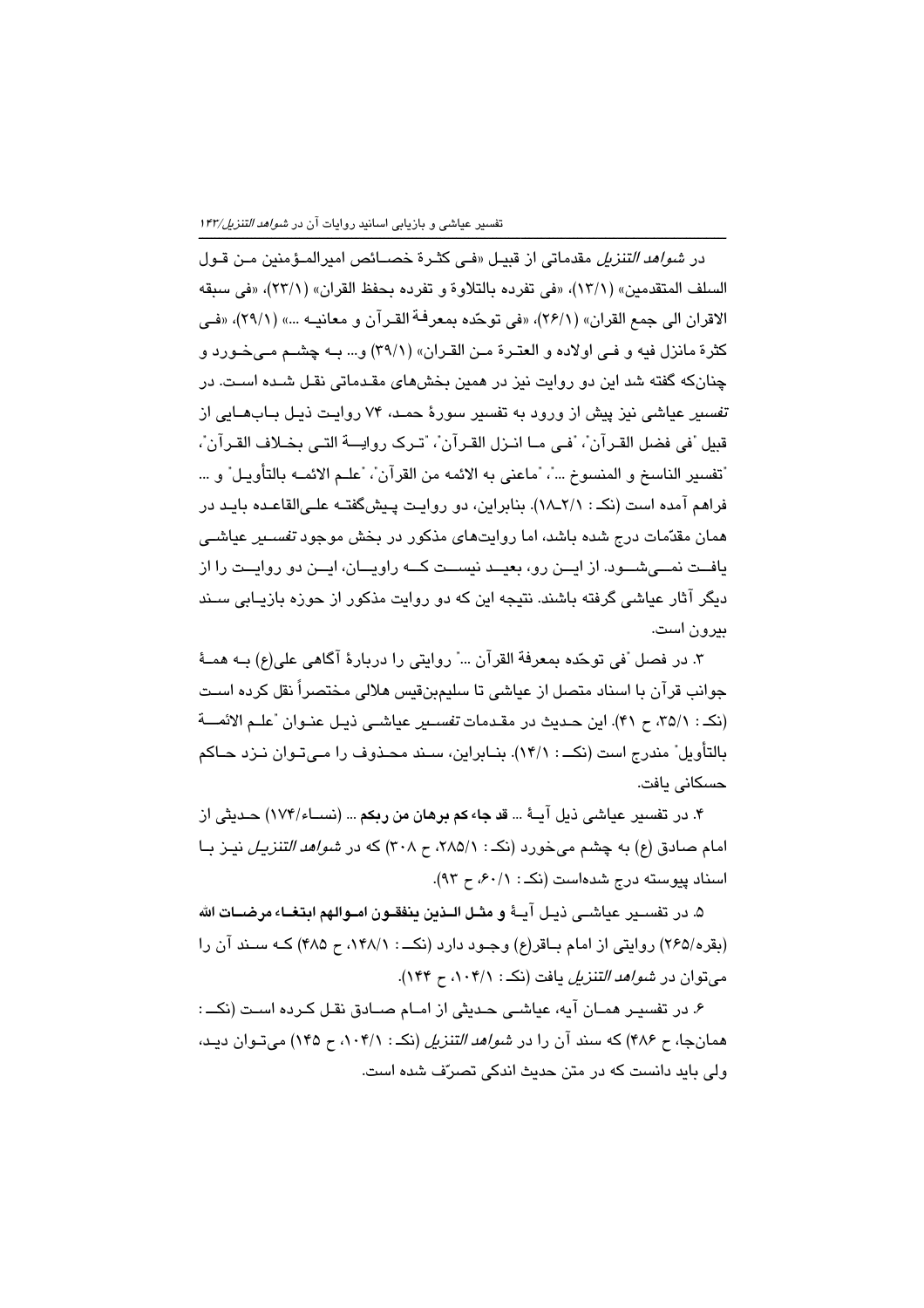٧. در تفسير عياشي ذيل آيهٔ الذين استجابوا لله و الرسول من بعد ما اصابهم القرح ... (آل عمران/۱۷۲) روایتی از ابوعبدالله(ع) به چشم مـهخـورد (نکـــ : ۲۰۶/۱، ح ۱۵۳) کــه سند آن را در *شواهد التنزیل* می توان یافت (نکه: ۱۳۴/۱، ح ۱۸۵).

٨. عياشـــي در تفســير آيـــهٔ ... **ثوابـــاً مــن عنــدالله** ... (آل عمــران/١٩٥) حــديثي از پیغمبر (ص) نقل کرده (نک: ۲۱۲/۱، ح ۱۷۷) که سند آن را با مراجعه به *شواهدالتنزیل* (نکه: ۱۳۸/۱، ح ۱۹۰) می توان بازسازی کرد.

٩. عياشي دربارةَ آيةَ ام يحسدون الناس على ما اتّاهم الله مـن فضـله ... (نســاء/٥۴) روایت موقوفی از این عباس درج کرده (نک): ۲۴۸/۱، ح ۱۵۷) کـه سـند آن در کتـاب مورد بحث وجود دارد (نکه: حسکانی، ۱۴۳/۱، ح ۱۹۶).

١٠. در تفسير … و اتيناهم ملكا عظيما … (نساء/٥۴) عياشي حديثي از امـام بـاقر(ع) نقسل کسرده (٢۴٨/١): ح ١٥٨) کسه سسند آن در ش*سولهد التنزیسل* (١٢۶/١، ح ٢٠٠) محفوظ است.

١١. عياشي ذيل آيةُ ... واطيعوا الله و اطيعوا الرسول و اولىالامرمنكم ... (نســاء/٥٩)، حدیث بلندی از امام باقر(ع) نقل کرده (نکه: ۲۴۹/۱\_۲۵۹، ح ۱۶۹) کـه حـاکم حسـکانی نیمی از این حدیث را با اسناد در کتاب خود آورده است (نکه: ۱۴۹/۱، ۲۰۳). بنابراین، سند محذوف را مے توان در آن جا دید.

١٢. حسكاني پس از نقل سبب نزول آية انمــا ولــبكم الله و رســوله … (مائـده/۵۵) از زبان عماربنیاسر، مطلبی افزوده است که عیاشی نیز در کتاب خود و در تفسیر خـود آن را روایت کرده است (نکه: ۱۷۳/۱-۱۷۳)، م ۲۳۱). بنابراین، ایـن اشــاره بــه بازیــابی اسانند محذوف کمک نمے کند.

١٣. عياشي روايتي در سبب نزول آيةً ما ا**بها الرسول بلغ ما انزل البــک مــن ربــک** ... (مائده/۶۷) از زبان ابنِ عباس و جابربنِ عبدالله نقل کرده (نکــ : ۳۳۱/۱، ح ۱۵۲) کـه ايـن روایت در *شواهد التنزیل* (نکه: ۱۹۲/۱، ح ۲۴۹) یا اسناد ضبط شده است.

۱۴. عیاشی دربارهٔ آیـهٔ … **فـاذن سوذن بیــنهم** … (اعـراف/۴۴) روایتـی از محمـدبن فضيل از ابوالحسن الرضا(ع) نقل كرده است (نكـ : ١٧/٢، ح ۴١)، امــا حــاكم حســكاني سه روایت نقل کرده که متن آن با روایت عیاشی انطباق دارد، ولـی سـند آنهـا بـا هـم منطبق نیست (نک: ۲۰۳/۱، ح ۲۶۳، ۲۶۴، ۲۶۵). بنابراین، این سه روایت هم به بازیبابی اسانید محذوف کمک نمے کند.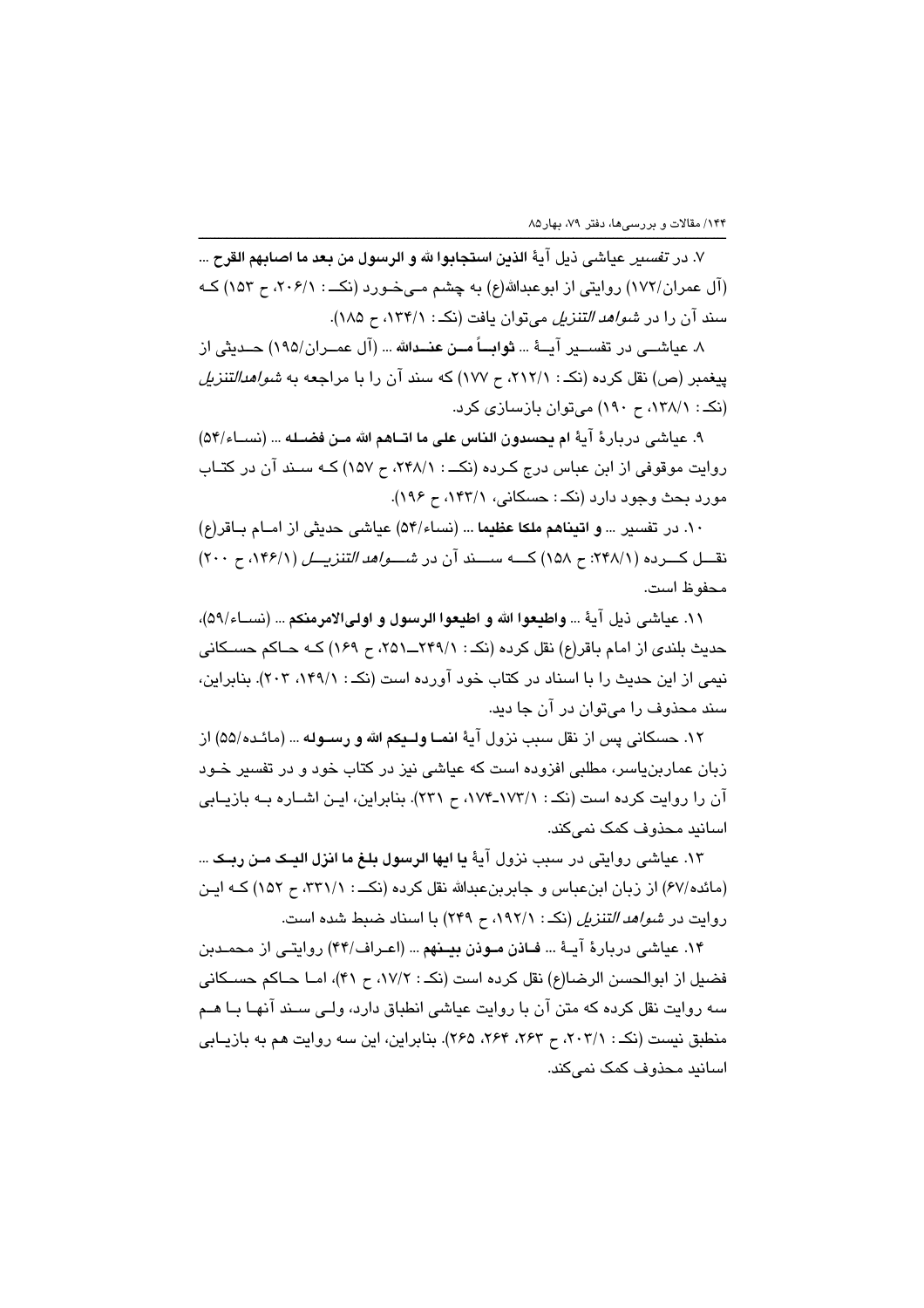۱۵. در تفسیر عیاشی دربارهٔ آیهٔ **و یستنبؤونک احق هو** … (یونس/۵۳) روایتـی بـه چشم می خورد (نک : ۱۲۳/۲، ح ۲۵) که اسناد آن در *شواهد التنزیل* قابل بازیابی است (نک: ۲۶۷/۱، ح ۳۶۴).

۱۶. عیاشی در سبب نزول آیهٔ ف**لعلک تارک بعض ما یوحی الیک** … (هود/۱۲) روایتی از زیدبنارقم آورده (نکه: ۱۴۱/۲، ح ۱۰) کـه آن روایـت بـا اسـناد متّصـل در *شـواهد* التنزيل درج شده است (نک: ٢٧٢/١، ح ٣۶٨).

١٧. ذيل آيةَ ان في ذلك لامات للمتوسمين (حجـر /٧٥) در ت*فســير* عياشــي حـديثي از امام باقر(ع) هست (نک : ۲/۲۷/۲، ح ۲۸) که عیناً با سند متصــل در *شــواهد التنزیـل هــ*م نقل شده است (نک: ٣٢٣/١، ح ٣٥٠).

١٨. عياشي ذيل همان آيه از جابرين يزيد جعفي از ابوجعفر(ع) روايتي نقـل كـرده (نکه: ۲۴۸/۲ـ۲۴۸/۲، ح ۳۲) که مؤلف *شواهد التنزیل* خلاصهٔ آن را با سند متّصـل آورده است (نک: ۳۲۴/۱، ح ۴۵۱).

افزون بر احادیثی که شرح آنهـا گذشـت، ۱۳ حـدیث دیگـر بـه نقـل از عیاشـی در *شواهد التنزیل* مندرج است که به بخش مفقود *تفسی*ر عیاشی ارتباط دارد. آن حدیثها به قرار ذیل است:

حديث شماره ٥١٢ دربارهٔ آيه و ا**جعل لي وزيرا من اهلي (ط**٢٩/٠)، ٥٩۵ دربارهٔ آيــهٔ و نريد ان نمن علي الذين استضعفوا في الارض … (قصص/۵)، ٧٨٥ دريارةَ آيةً و قفــوهم ا**نهم مسؤولون** (صــافات/٢۴) و ٨۶٨ كــه مؤلـف *شــواهد التنزيـل* ذيـل آيــه **و لمّاضــرب** ابن مريم مثلا … (زخرف/۵۷) ابتدا روايتـي از پيـامبر(ص) دربـارهٔ تشـبيه علـي(ع) بـه عیسی(ع) نقل کرده و سپس افزوده است که مانند ایـن حـدیث در تفســبر عیاشــی نیـز هست. حديثهاي شماره ٩٠٤، ٩٠٥ و ٩٠۶ ذيل آيـهٔ و الـذين امنـوا و اتبعـتهم ذريـتهم بايمان ... (طـور/٢١)، شـماره ١٠٠۴ ذيـل آيــهٔ فستبصــر و يبصــرون . بــاييكم المفتــون (قلم/۵ـ۶)، ۱۰۵۴ دربارهٔ سبب نزول آیاتی از سورهٔ انســان، ۱۰۷۴ در تفسـیر آیــهٔ عـن النبا العظيم (نبأ/٢)، ١٠٨۴ دريارة آيةً ان الذين اجرموا كانوا من الـذين امنـوا يضــحكون (مطففين/٢٩)، ١٠٩٠ دربارهٔ آيهٔ و والد و ما ولد (بلد/٢) و ١١١۶ دربارهٔ آيهٔ فـاذا فرغـت فانصب (انشراح/٧).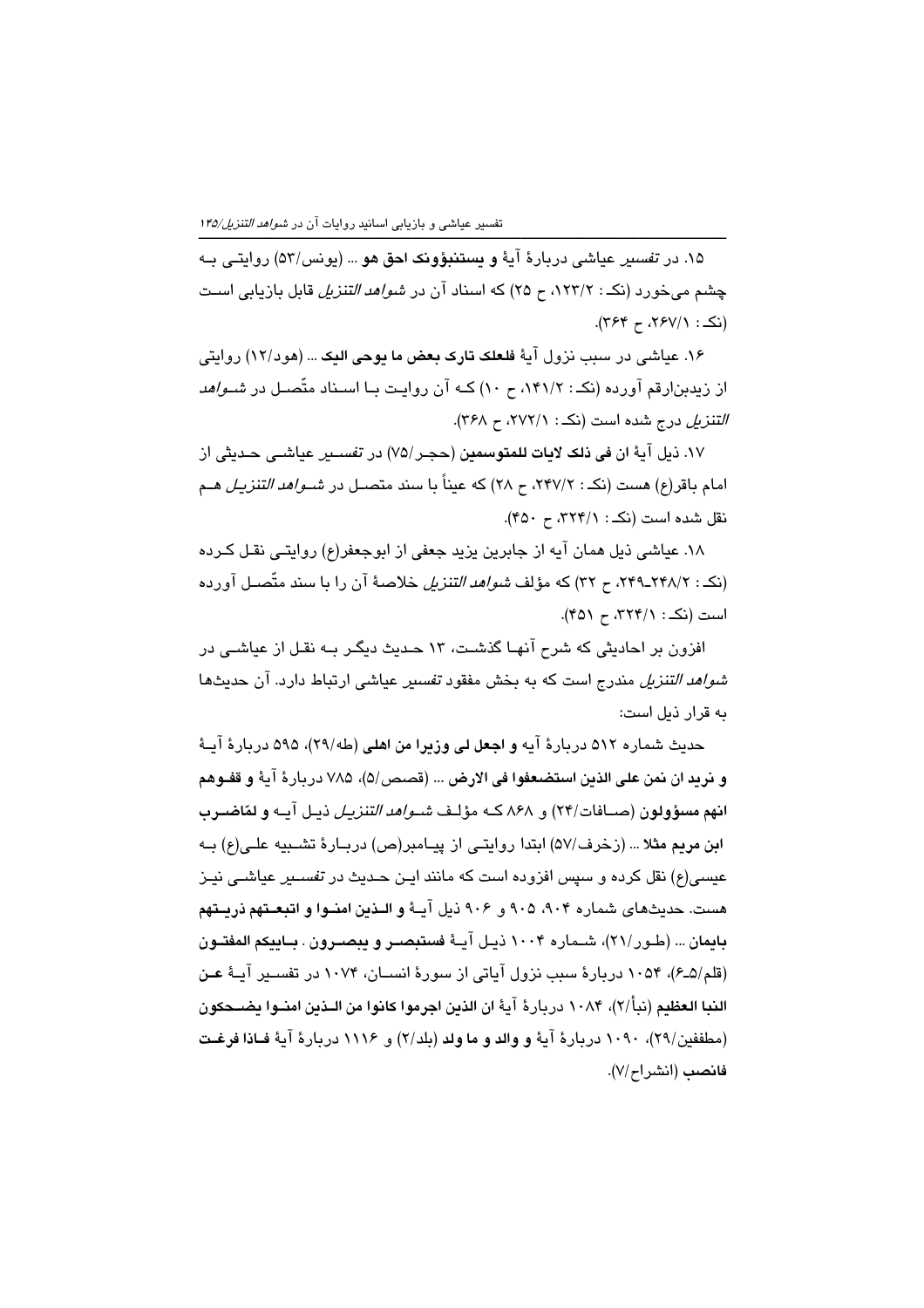#### نتىجە

در نتیجــهٔ ایــن پــژوهش معلــوم مــی،شــود از ۳۳ حــدیثی کــه حــاکم حســکانی در *شواهد التنزیل* از عیاشی نقل کرده، ۱۳ حدیث به بخش مفقود *تفس*ــیر عیاشــی ارتبــاط دارد. این حدیثها با آنکه عمدتاً از سند متصل برخوردارند، ولـی بـه بازیـابی اســانید بخش موجود تفسیر عیاشی کمک نمی کنند. از میان ۲۰ حدیث باقیمانده، دو حـدیث بـا آن که مسنداً روایت شدهاند، ولی در ت*فسیر* عیاش*ی* اثری از آنها به چشم نمیخـورد. بنابراین، احتمال می رود راویان، آن حدیثها را از دیگر آثار عیاشی نقل کرده باشـند. در یک مورد نیز مؤلف بدون آن که از سند سخن گوید فقط به وجـود ایـن روایـت در تفسس عباشی اشاره کرده است. ۳ حدیث نیز یا آن کیه ییا روایتی از عباشی میتن و مضمونی مشترک دارند، اما از نظر سند با هم انطباقی ندارند.

با این وصف، تنها اسانید ۱۴ روایت از روایات بخش موجـود تفسـیر عیاشـی، بـا مراجعه به *شواهد التنزیل* قابل بازیابی و بازسازی است. بـدیهی اسـت ایـن تعـداد در قیاس با ۲۶۹۳ روایت مندرج در *تفسیر* عیاش*ی،* رقم چشمگیری به شمار نمی آید.

### فهرست منابع

- ۰۱ *قرآن* کريم. ٢. آقابزرگ تهرانی، محمدمحسن، *الذريعة الی تصانيف الشيعه،* دار الاضــواء، بيــروت، ١٩٨٣م. ٣. همــو، طبقــــات اعــــلام الشــــيعه (القـــرن الرابـــع)، دار الكتـــاب العربـــى، بيـــروت، ١٣٩٠هـ.ق/١٩٧١م. ۴. ابن ابي|لوفاء قرشي، ابومحمدعبدالقادربنمحمد، ا*لجواهرالمضيئة في طبقــات الحنفية*، مطبعه مجلس دائره المعارف النظاميه، حيدرآباد دكن، ١٣٣٢هـ.ق. ۵. ابن داود حلي، حسن بن علي، *الرجال،* بـه كوشـش جـلالالـدين الحسـيني المحـدّث،
- دانشگاه تهران، تهران، ۱۳۴۲هـ.ش.
	- ۶. ابن شهر آشوب مازندران*ی، معالم العلماء،* مطبعه حیدریه، نجف، ۱۳۸۰هـ.ق.
- ۷. ابنالندیم، محمدبناسحاق، *الفهرست،* تحقیق رضا تجدّد، بی نا، تهران، ۱۳۵۰ه .ش.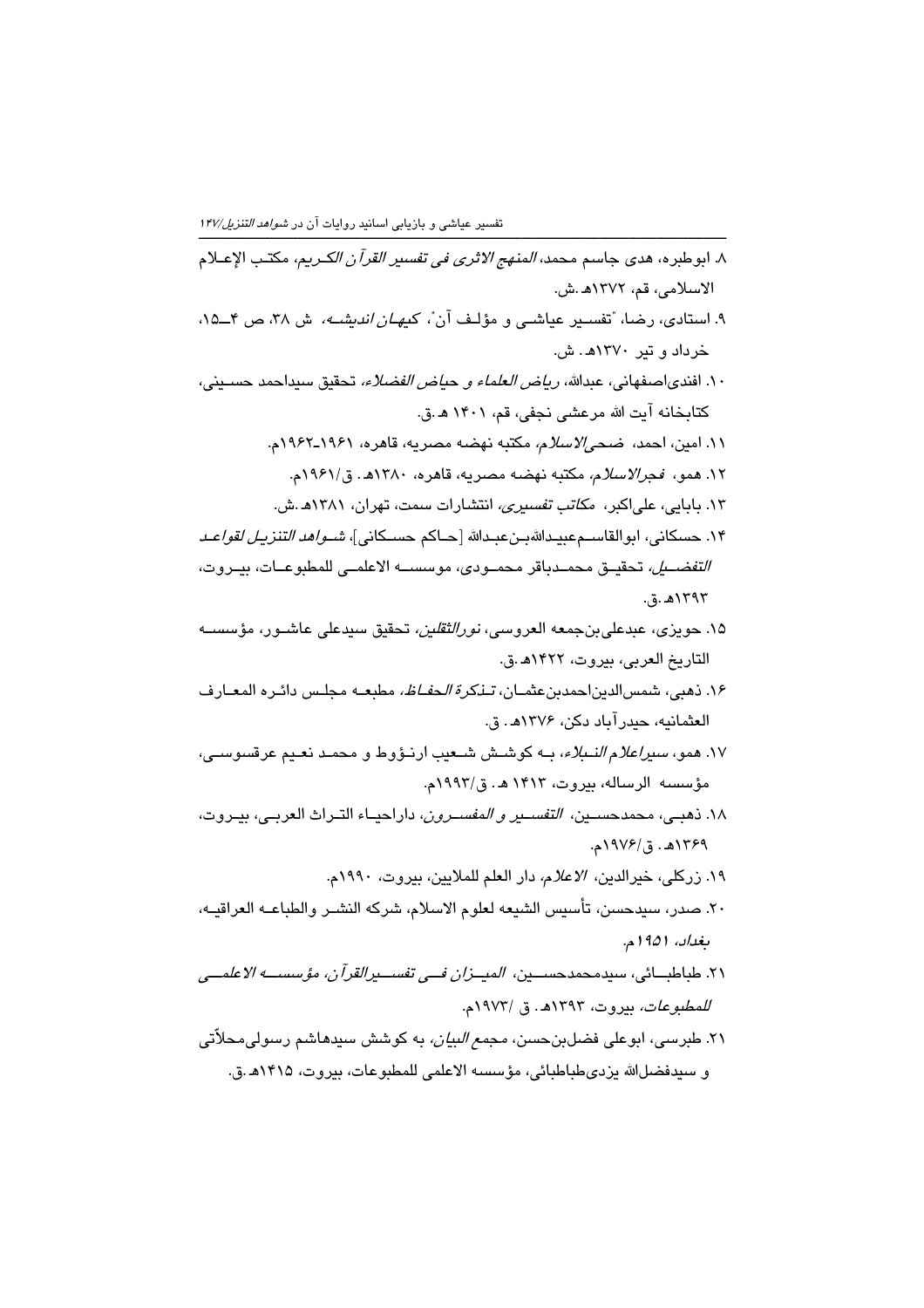- ۲۲. طوسی، ابوجعفرمحمدبنحسن، اختی*ار معرفة الرجال*، بهکوشش حسن مصطفوی، دانشگاه مشهد، مشهد، ۱۳۴۸هـ.ش.
- ۲۳. همو، *الفهرست،* تحقیق ا. اسپرنگر و دیگران، به کوشش محمـود رامیـار، دانشـگاه مشهد، مشهد، ۱۳۵۱هـ.ش.
- ۲۴. عسكرى، سيدمرتضى، ا*لقرآن الكريم و روايـات المدرسـتين،* انتشـارات دانشـكده اصول الدين، تهران، ١٣٧٨هـ. ش.
- ۲۵. عیاشی، ابونضر،محمدبن،س*ىعود، التفسیر،* به کوشش سیدهاشـم رسـولی،محلاّتـی، چاپخانه علميه، قم، ١٣٨٠هـ.ق.
- ۲۶. فارسی، عبدالغافربناسماعیل، ت*اریخ نیسابور،* به کوشش محمـدکاظم محمـودی، جماعه المدرسين في الحوزه العلميه، قم، ١٣٤٣هـ. ق/١٣۶٢ش.
	- ٢٧. قمي، عباس، الكني و الالقاب، مكتبه الصدر، تهران، ١٣٧٩هـ. ق.
- ۲۸. مجلسی، محمدباقربن محمدتقی، *بحار الانوار،* موسسه الوفاء، بیروت، ۱۴۰۳هـ. ق. ۲۹. مدرسی طباطبایی، حسین، "بررسی سنیزههای دیرین درباره تحریف قرآن"، *هف*ت *آسمان،* ترجمه محمدکاظم رحمتی، سال سوم، ش ۱۱، پاییز ۱۳۸۰.
- ۳۰. معرفت، محمدهادی، *تفسیر و مفسران،* موسسه فرهنگی التمهید، قم، ۱۳۸۰هـ. ش. ٣١. همو، ا*لتفسير و المفسرون فـي ثوبـه القشــيب،* دانشــگاه علــوم اســلامي رضــوي،
- مشهد، ۱۳۷۷هـ ش. ۳۲. نجاشی اسدی، ابوالعباس احمدبن علی، *رجال،* به کوشش موســی شــبیریزنجـانی، موسسه نشر اسلامي، قم، ۱۴۰۷هـ. ق.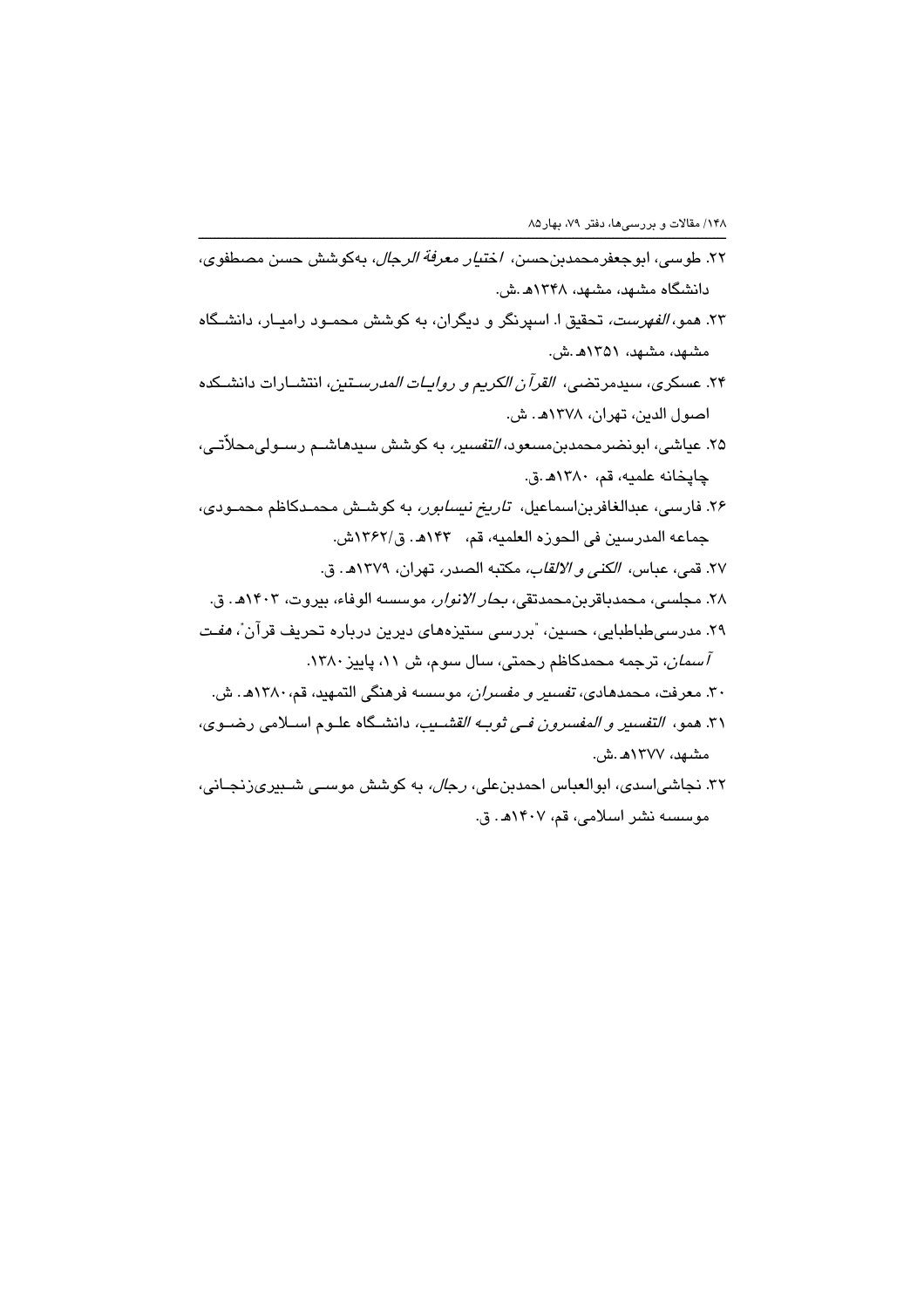# Tafsir al- Ayyashi and recovery of the chain transmitters of traditions of Asanid al  $-A$ hadith in the Shawahid al-Tanzil

Seyyid Kazim Tabahabaei **Associate Professor of Ferdowsi University Tahirah Radī.** M.A. student of Ferdowsi University

### **Abstract**

Tafsir al- <sup>c</sup>Ayyash<sub>1</sub> is one of the Shiite traditional exegeses. One of the copyists of manuscripts has deleted its chain of traditions and consequently the criticism of these chains has become impossible for us. Some of researchers of the interpretation believe that these deleted chains can be found in the Hakim Haskakani's Shawahid al-tanzil. This research by comparing the contents of these two books has proved that idea has not been based upon strong and sound scientific foundations.

Keywords Muhammad ibn Masud al- 'Ayyashi, Tafsir al- 'Ayyashi, traditional exegesis, Al-Hakim Al- Haskani, Shawahid al-Tanzil

### **Bibliography**

- 1. Agabuzurg Al- Tehrani, M.M., al- Dharia'h ILA tasanif al Shia'h, 1st ed.NadJaf, 1381.
- 2. Ibid, Tabkat a<sup>'lam</sup> al- shi'ah (fourth century), 1 st ed. Beirut, 1971.
- 3. Abu Tabrah, Hudā Jāsim Muhammad, al Manhadi al-'Athari fi Tafsir al Qurān al Karim, Qom, 1372A.H.
- 4. Afandi Isfahani' Mirza Abdullāh, Riyad al- 'ulam wa hiyad alfudala, ed. by Sayyid Ahmmad Hussayni, Qom, 1401A.Q.
- 5. Am n, Ahmad, duha al- Islam, 6th ed, Cairo, 1961-1962.
- 6. Ibid, fadjr al Islam, 8th ed., Cairo, 1961.
- 7. Al- 'askari, Al- Sayyid Mortada, al Qura'n al- Karim wa riwayat al- Madrasatayn, Tehran, 1378 A.H.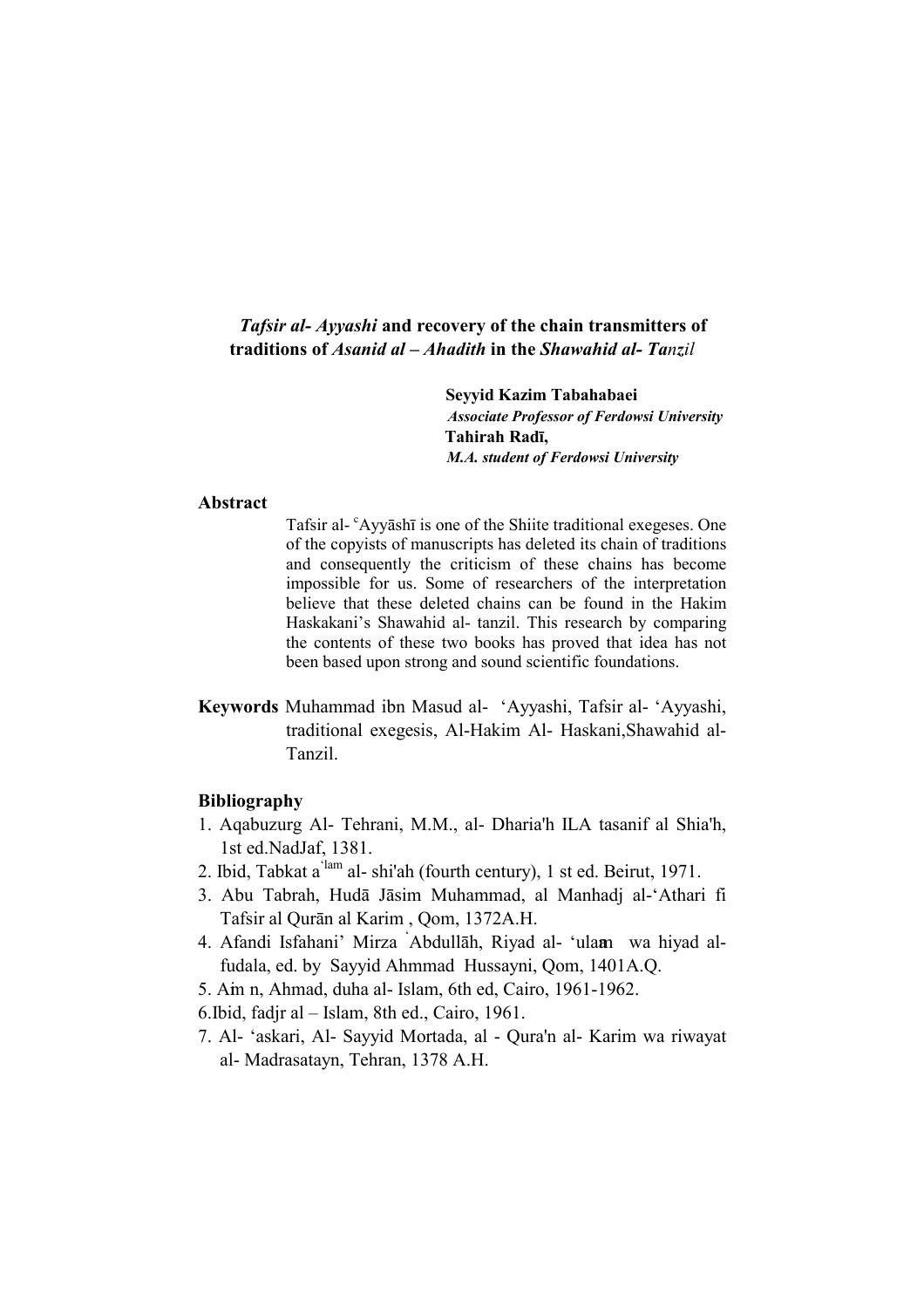- 8. Al- 'Ayyashi, Muhammad ibn Masud, al- Tafsir, Ed. by S.H. Rasuli Mahallati, Qom, 1380 A.Q.
- 9. Babaei. 'Aliakbar, Makatib-i-Tafsiri.1st ed., Tehran, S.H. 1381A.H.
- 10. Al Dhahabi, Ahmad ibn 'Uthmān, Tadhkirat al -Huffaz, Haydarabad- i- dakkan, 1376 A.Q.
- 11. Ibid, Siyar A am al-Nubala, Ed. by Shu'aib Arnauh, Beirut, 1413A.Q.
- 12. Al Dhahabī, Muhammad Husayn, al- Tafsir wa al Mufassirūn, ed., Beirut, 1976.
- 13. Al Faris, 'Abdulghafir ibn Ismail, Al Muntakhab min al-Siyack, selected by Abu Ishak Irahim ibn Muh ammad, 2nd ed. by M.K. Mahmudi, Qom, 1403 A.Q.
- 14. Al Hakim Al- Haskani, 'Ubaydallah ibn 'Abdullah, Shawahid altanzil, ed. by Muhammad bakir al- Mahmudi, Beirut, 1393 A.Q.
- 15. Al- Huwayzi, 'Abd'Ali ibn Djum ah, Nur al Thaqalayn, ed. by Al-Sayyid Ali 'Ashur, Beirut, 1422 A.Q.
- 16. Ibn Abi Al- Wafa Al- kurashi, 'Abdulkadir ibn Muhammad, Al-Djawahir al- Mudiah fi Tabakat al- Hanafiyah, Haydar abad -i-Dakkan, 1332 A.Q.
- 17. Ibn Dawud Al-Hilli, Hasan ibn 'Ali, al- Ridjal, ed. by Djalaal Al-Din Hussayni, Tehran, 1342 A.H.
- 18. Ibn Al- Nadim, Muhammad ibn Ishak, al- fihrist, Cairo, nd.
- 19. Ibid, al- fihrist, ed. by Riha Tadjaddud, Tehran, 1350 A.H.
- 20. Ibn Shahrashub, Ma'alim al- ulama, Nadjaf, 1380 A.Q.
- 21. Madjlsi, Muhammadbahir ibn mukammadtaki, Bihar al-Anwar, Beirut, 1403 A.Q.
- 22. Ma'rifat, Muhammad Hadi, Al Tafsir wa al Mufassirun fi Thawbihi al- kashib, 1st ed., Mashhad, 1377A.H.
- 23. Ibid, Tafsir wa Mufassiran, 1st ed., Qom, 1380A.H.
- 24. Modarresi Tabatabaei, Husayn, «Early Debates on the Integrity of the Qura'n, A Brief Survey», Trans. to Persian by M.K. Rahmatī, Haft Asiman, Vol.3, No 11, winter, 1380A.H.
- 25. Al Nadjashī, Ahmad ibn 'Ali, Ridjal, ed. by Musa shubayri zandjani, Qom, 1407A.Q.
- 26. Al- Sadr, Al- sayyid Hasan, Tasis al- Shia'h, Baghdad, 1951.